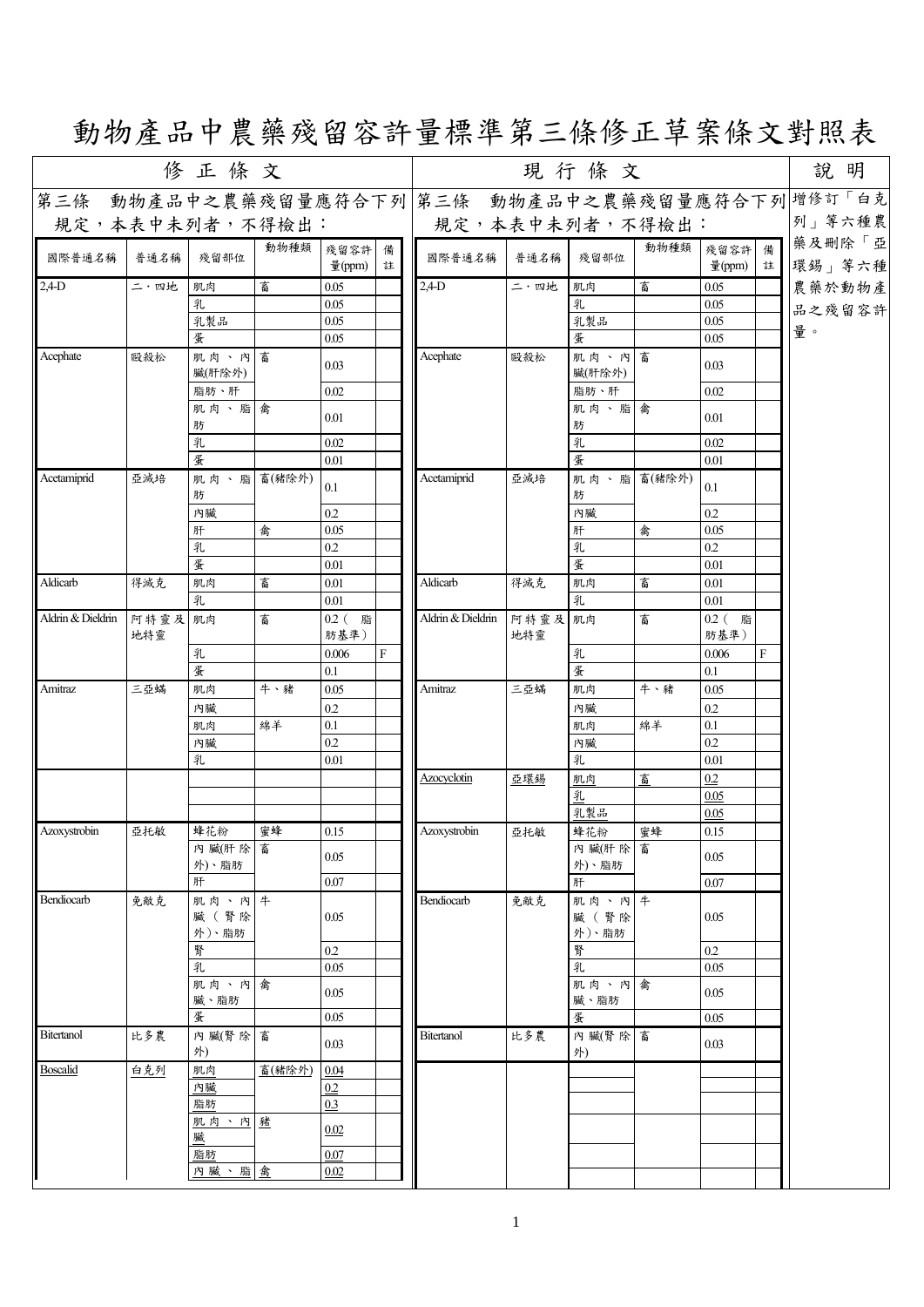|                         |               | 肪                |                    |                      |                           |                 |               |                                   |                                |                  |                    |
|-------------------------|---------------|------------------|--------------------|----------------------|---------------------------|-----------------|---------------|-----------------------------------|--------------------------------|------------------|--------------------|
|                         |               | 乳                |                    | 0.1                  |                           |                 |               |                                   |                                |                  |                    |
|                         |               |                  |                    |                      |                           |                 |               |                                   |                                |                  |                    |
|                         |               | 蛋                |                    | 0.01                 |                           |                 |               |                                   |                                |                  |                    |
| Carbaryl                | 加保利           | 肌肉               | #<br>、 山<br>羊、綿羊   | $0.2\,$              |                           | Carbaryl        | 加保利           | 肌肉                                | 牛<br>- ^ 山<br>羊、綿羊             | $0.2\,$          |                    |
|                         |               | 乳、乳製<br>品        |                    | 0.1                  |                           |                 |               | 乳、乳製<br>$\frac{\Omega}{\Omega^2}$ |                                | 0.1              |                    |
|                         |               | 肌肉               | 禽                  | $0.5\,$              |                           |                 |               | 肌肉                                | 禽                              | 0.5              |                    |
|                         |               | 皮                |                    | 5                    |                           |                 |               | 皮                                 |                                | 5                |                    |
|                         |               | 蛋                |                    | 0.5                  |                           |                 |               | 蛋                                 |                                | 0.5              |                    |
| Carbendazim             | 貝芬替           | 肌肉               | #<br>綿<br>$\Delta$ |                      |                           | Carbendazim     | 貝芬替           | 肌肉                                | $+$<br>綿<br>$\bar{\mathbf{v}}$ |                  |                    |
|                         |               |                  | 羊、禽                | 0.1                  |                           |                 |               |                                   | 羊、禽                            | $0.1\,$          |                    |
|                         |               | 乳                |                    | $0.1\,$              |                           |                 |               | 乳                                 |                                | 0.1              |                    |
|                         |               | 脂肪               | 雞                  | $0.1\,$              |                           |                 |               | 脂肪                                | 雞                              | 0.1              |                    |
|                         |               | 蛋                |                    | $0.1\,$              |                           |                 |               | 蛋                                 |                                | $\overline{0.1}$ |                    |
|                         |               | 蜂蜜               | 蜜蜂                 | 0.05                 |                           |                 |               | 蜂蜜                                | 蜜蜂                             | 0.05             |                    |
|                         |               | 蜂花粉              |                    | 0.45                 |                           |                 |               | 蜂花粉                               |                                | 0.45             |                    |
| Carbofuran              | 加保扶           | 肌肉、內牛、豬、<br>臟、脂肪 | 馬、山<br>羊、綿羊        | 0.05                 |                           | Carbofuran      | 加保扶           | 肌肉、內牛、豬、<br>臟、脂肪                  | 馬 、 山 0.05<br>羊、綿羊             |                  |                    |
|                         |               | 乳                |                    | 0.05                 |                           |                 |               | 乳                                 |                                | 0.05             |                    |
| Carbosulfan             | 丁基加保 蜂花粉<br>扶 |                  | 蜜蜂                 | 0.05                 |                           | Carbosulfan     | 丁基加保 蜂花粉<br>扶 |                                   | 蜜蜂                             | 0.05             |                    |
| Chinomethionat          | 蟎離丹           | 肌肉               | 畜                  | 0.05                 |                           | Chinomethionat  | 蟎離丹           | 肌肉                                | 畜                              | 0.05             |                    |
|                         |               | 乳                |                    | 0.01                 |                           |                 |               | 乳                                 |                                | $0.01\,$         |                    |
| Chlordane               |               |                  |                    | $0.05$ (脂            |                           | Chlordane       |               |                                   | 畜                              | 0.05 (脂          |                    |
|                         | 克氯丹           | 肌肉               | 畜                  | 肪基準)                 |                           |                 | 克氯丹           | 肌肉                                |                                | 肪基準)             |                    |
|                         |               | 乳                |                    | 0.002                | $\boldsymbol{\mathrm{F}}$ |                 |               | 乳                                 |                                | $0.002\,$        | $\mathbf{F}$       |
|                         |               | 肌肉               | 禽                  | 0.5 (脂<br>肪基準)       |                           |                 |               | 肌肉                                | 禽                              | 0.5 (脂<br>肪基準)   |                    |
|                         |               | 蛋                |                    | $0.02\,$             |                           |                 |               | 蛋                                 |                                | $0.02\,$         |                    |
| Chlorfenapyr            | 克凡派           | 蜂花粉              | 蜜蜂                 | $0.1\,$              |                           | Chlorfenapyr    | 克凡派           | 蜂花粉                               | 蜜蜂                             | $0.1\,$          |                    |
|                         |               |                  |                    |                      |                           | Chlorfenvinphos | 克芬松           | 肌肉                                | 畜                              | $0.2$ (脂<br>肪基準) |                    |
|                         |               |                  |                    |                      |                           |                 |               | 乳                                 | 牛 、 」<br>羊、綿羊<br>- ^ 山         | 0.008            | $\mathbf{F}% _{0}$ |
| Chlormequat             | 克美素           | 乳                | 牛、山<br>羊、綿羊        | $0.1\,$              |                           | Chlormequat     | 克美素           | 乳                                 | 牛 、<br>山<br>羊、綿羊               | $0.1\,$          |                    |
|                         |               | 乳製品              |                    | 0.1                  |                           |                 |               | 乳製品                               |                                | 0.1              |                    |
| Chlorantraniliprole     | 剋安勃           | 肌肉               | 畜                  | 0.02                 |                           |                 |               |                                   |                                |                  |                    |
|                         |               | 內臟(腎除<br>外)      |                    | 0.07                 |                           |                 |               |                                   |                                |                  |                    |
|                         |               | 腎                |                    | 0.05                 |                           |                 |               |                                   |                                |                  |                    |
|                         |               | 脂肪               |                    | 0.08                 |                           |                 |               |                                   |                                |                  |                    |
|                         |               | 肌肉               | 禽                  | 0.01                 |                           |                 |               |                                   |                                |                  |                    |
|                         |               | 內臟               |                    | 0.02                 |                           |                 |               |                                   |                                |                  |                    |
|                         |               | 脂肪               |                    | 0.03                 |                           |                 |               |                                   |                                |                  |                    |
|                         |               |                  |                    |                      |                           |                 |               |                                   |                                |                  |                    |
|                         |               | 乳                |                    | 0.02                 |                           |                 |               |                                   |                                |                  |                    |
|                         |               | 蛋                |                    | 0.03                 |                           |                 |               |                                   |                                |                  |                    |
| Chlorpyrifos            | 陶斯松           | 肌肉               | #                  | 2 (脂肪<br>基準)         |                           | Chlorpyrifos    | 陶斯松           | 肌肉                                | $+$                            | 2 (脂肪<br>基準)     |                    |
|                         |               | 肌肉               | 綿羊                 | $0.2$ (<br>脂<br>肪基準) |                           |                 |               | 肌肉                                | 綿羊                             | 0.2 (脂<br>肪基準)   |                    |
|                         |               | 乳                |                    | 0.01                 | $\mathbf{F}$              |                 |               | 乳                                 |                                | $0.01\,$         | $\mathbf F$        |
|                         |               | 肌肉               | 雞                  | 0.1 (脂<br>肪基準)       |                           |                 |               | 肌肉                                | 雞                              | $0.1$ (脂<br>肪基準) |                    |
|                         |               | 肌肉               | 火雞                 | 0.2 (脂<br>肪基準)       |                           |                 |               | 肌肉                                | 火雞                             | 0.2 (脂<br>肪基準)   |                    |
|                         |               | 蛋                |                    | 0.05                 |                           |                 |               | 蛋                                 |                                | 0.05             |                    |
|                         |               |                  |                    |                      |                           | Chlorpyrifos-   | 甲基陶斯          | 肌肉、內 牛、雞                          |                                |                  |                    |
| Chlorpyrifos-<br>methyl | 甲基陶斯<br>松     | 肌肉、內 牛、雞<br>臟、脂肪 |                    | 0.05                 |                           | methyl          | 松             | 臟、脂肪                              |                                | $0.05\,$         |                    |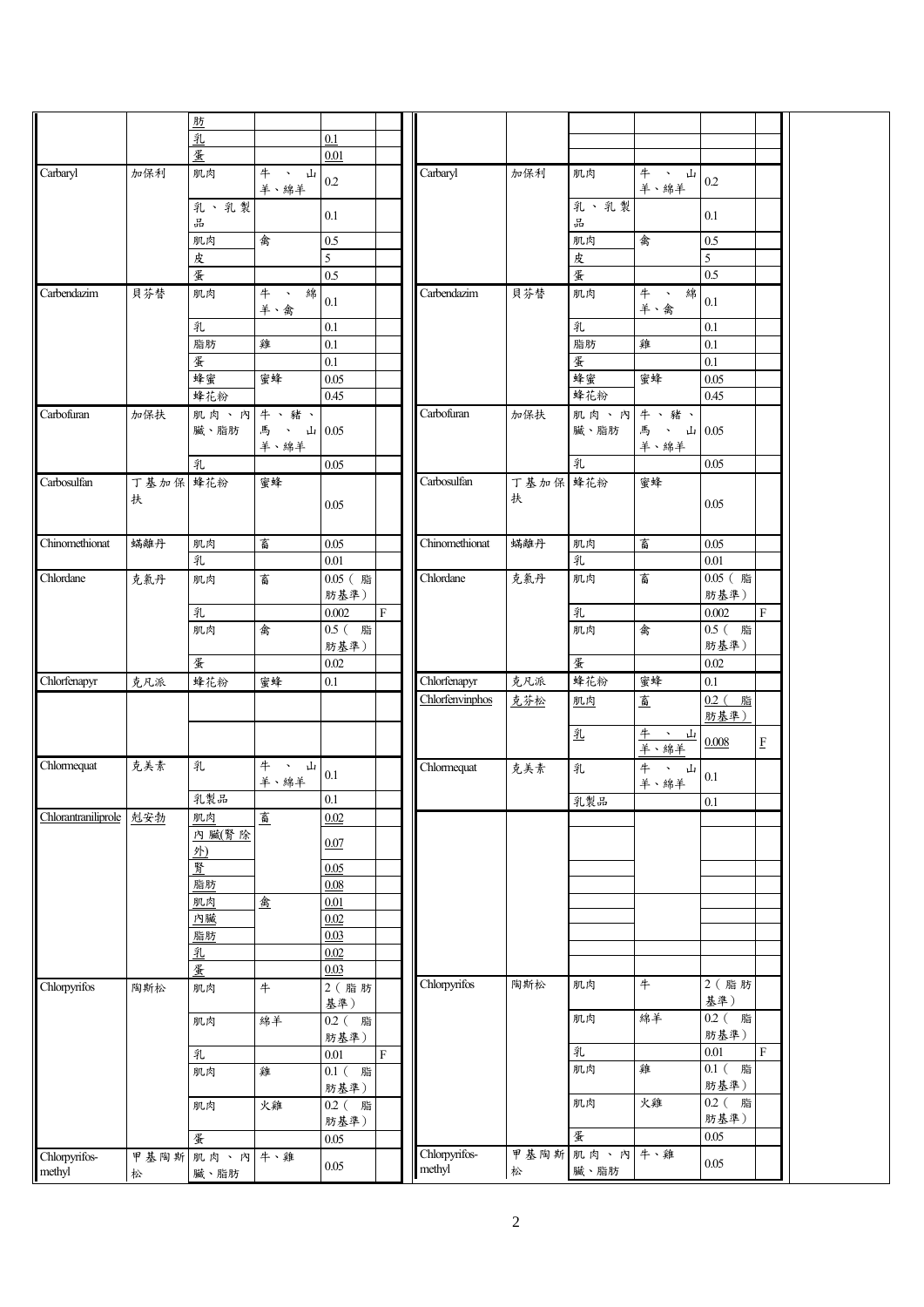|              |     | 乳         |                  | 0.01     | ${\bf F}$   |              |     | 乳         |                  | 0.01         | $\mathbf F$ |
|--------------|-----|-----------|------------------|----------|-------------|--------------|-----|-----------|------------------|--------------|-------------|
|              |     | 蛋         |                  | $0.05\,$ |             |              |     | 蛋         |                  | 0.05         |             |
| Clofentezine | 克芬蟎 | 肌肉        | $+$              | $0.05\,$ |             | Clofentezine | 克芬蟎 | 肌肉        | #                | $0.05\,$     |             |
|              |     |           |                  |          |             |              |     |           |                  |              |             |
|              |     | 內臟        |                  | 0.1      |             |              |     | 內臟        |                  | $0.1\,$      |             |
|              |     | 乳         |                  | 0.01     |             |              |     | 乳         |                  | 0.01         |             |
|              |     | 肌肉、內      | 禽                | 0.05     |             |              |     | 肌肉、內      | 禽                | 0.05         |             |
|              |     | 臟         |                  |          |             |              |     | 臟         |                  |              |             |
|              |     | 蛋         |                  | 0.05     |             |              |     | 蛋         |                  | 0.05         |             |
| Clothianidin | 可尼丁 | 肝         | 畜                | $0.2\,$  |             | Clothianidin | 可尼丁 | 肝         | 畜                | $0.2\,$      |             |
|              |     | 肌肉、脂      |                  |          |             |              |     | 肌肉、脂      |                  |              |             |
|              |     | 肪、內臟      |                  | $0.02\,$ |             |              |     | 肪、內臟      |                  | $0.02\,$     |             |
|              |     | (肝除外)     |                  |          |             |              |     | (肝除外)     |                  |              |             |
|              |     |           |                  |          |             |              |     |           |                  |              |             |
|              |     | 內臟        | 禽                | 0.02     |             |              |     | 內臟        | 禽                | 0.02         |             |
|              |     | 乳         |                  | 0.02     |             |              |     | 乳         |                  | 0.02         |             |
| Cyfluthrin   | 賽扶寧 | 肌肉        | 畜                | 0.02     |             | Cyfluthrin   | 賽扶寧 | 肌肉        | 畜                | 0.02         |             |
|              |     | 脂肪        | 畜(豬除外)           | 0.2      |             |              |     | 脂肪        | 畜(豬除外)           | 0.2          |             |
|              |     |           | 豬                | $0.1\,$  |             |              |     |           | 豬                | $0.1\,$      |             |
|              |     |           | 禽                |          |             |              |     |           |                  |              |             |
|              |     | 內臟、脂<br>肪 |                  | 0.05     |             |              |     | 內臟、脂<br>肪 | 禽                | 0.05         |             |
|              |     |           |                  |          |             |              |     |           |                  |              |             |
| Cyhalothrin  | 賽洛寧 | 肌肉、內      | 畜                | 0.07     |             | Cyhalothrin  | 賽洛寧 | 肌肉、內      | 畜                | $0.07\,$     |             |
|              |     | 臟(肝除外)    |                  |          |             |              |     | 臟(肝除外)    |                  |              |             |
|              |     | 肝         |                  | $0.02\,$ |             |              |     | 肝         |                  | $0.02\,$     |             |
|              |     | 脂肪        |                  | 2.0      |             |              |     | 脂肪        |                  | 2.0          |             |
|              |     | 脂肪        | 禽                | $0.02\,$ |             |              |     | 脂肪        | 禽                | 0.02         |             |
|              |     | 乳         |                  | $0.1\,$  |             |              |     | 乳         |                  | 0.1          |             |
|              |     | 蛋         |                  | 0.02     |             |              |     | 蛋         |                  | 0.02         |             |
|              |     |           |                  |          |             | Cyhexatin    | 錫蟎丹 | 肌肉        | 畜                | 0.2          |             |
|              |     |           |                  |          |             |              |     | 乳、乳製      |                  |              |             |
|              |     |           |                  |          |             |              |     | 品         |                  | 0.05         |             |
| Cypermethrin | 賽滅寧 | 肌肉        | 畜                | 0.2 (脂   |             | Cypermethrin | 賽滅寧 | 肌肉        | 畜                | 0.2 (脂       |             |
|              |     |           |                  | 肪基準)     |             |              |     |           |                  | 肪基準)         |             |
|              |     | 內臟        |                  | $0.05\,$ |             |              |     | 內臟        |                  | 0.05         |             |
|              |     | 乳         |                  | 0.05     | ${\rm F}$   |              |     | 乳         |                  | 0.05         | $\mathbf F$ |
|              |     | 肌肉        | 禽                | 0.05     |             |              |     | 肌肉        | 禽                | 0.05         |             |
|              |     | 蛋         |                  | 0.05     |             |              |     | 蛋         |                  | 0.05         |             |
| Cyromazine   | 賽滅淨 | 肌肉        | 綿羊、禽             | 0.05     |             | Cyromazine   | 賽滅淨 | 肌肉        | 綿羊、禽             | 0.05         |             |
|              |     |           |                  |          |             |              |     | 乳         |                  | 0.01         |             |
|              |     | 乳         |                  | $0.01\,$ |             |              |     | 蛋         |                  | $0.2\,$      |             |
|              |     | 蛋         |                  | 0.2      |             |              |     |           |                  |              |             |
| <b>DDT</b>   | 滴滴涕 | 肌肉        | 畜                | 5 (脂肪    |             | <b>DDT</b>   | 滴滴涕 | 肌肉        | 畜                | $5$ (脂肪      |             |
|              |     |           |                  | 基準)      |             |              |     |           |                  | 基準)          |             |
|              |     | 乳         |                  | 0.05     | $\rm F$     |              |     | 乳         |                  | 0.05         | $\mathbf F$ |
|              |     | 蛋         |                  | $0.5\,$  |             |              |     | 蛋         |                  | $0.5\,$      |             |
| Deltamethrin | 第滅寧 | 肌肉        | 畜                | $0.5$ (脂 |             | Deltamethrin | 第滅寧 | 肌肉        | 畜                | 0.5 (脂       |             |
|              |     |           |                  |          |             |              |     |           |                  | 肪基準)         |             |
|              |     |           |                  | 肪基準)     |             |              |     |           |                  |              |             |
|              |     | 內臟        |                  | 0.05     |             |              |     | 內臟        |                  | 0.05         |             |
|              |     | 乳         |                  | 0.02     | $\mathbf F$ |              |     | 乳         |                  | $0.02\,$     | $\mathbf F$ |
|              |     |           |                  |          |             |              |     | 肌肉、內禽     |                  |              |             |
|              |     | 肌肉、內禽     |                  | 0.01     |             |              |     | 臟         |                  | 0.01         |             |
|              |     | 臟         |                  |          |             |              |     | 蛋         |                  | 0.01         |             |
|              |     | 蛋         |                  | 0.01     |             |              |     |           | 蜜蜂               |              |             |
|              |     | 蜂花粉       | 蜜蜂               | $0.05\,$ |             |              |     | 蜂花粉       |                  | $0.05\,$     |             |
|              | 大利松 | 肌肉        | 畜                | 0.02     |             | Diazinon     | 大利松 | 肌肉        | 牛、豬、             | $0.7$ (<br>脂 |             |
|              |     |           |                  |          |             |              |     |           | 綿羊               | 肪基準)         |             |
|              |     | 内臓、脂      |                  |          |             |              |     |           |                  |              |             |
|              |     | 肪         |                  | 0.03     |             |              |     |           |                  |              |             |
|              |     | 肌肉、內禽     |                  |          |             |              |     |           |                  |              |             |
|              |     | 臟、脂肪      |                  | 0.01     |             |              |     |           |                  |              |             |
|              |     | 蛋         |                  | 0.01     |             |              |     |           |                  |              |             |
| Diazinon     |     | 乳         |                  | 0.02     |             |              |     | 乳         |                  | 0.02         | $\rm F$     |
| Dichlorvos   | 二氯松 | 肌肉        | 牛、豬、             |          |             | Dichlorvos   | 二氯松 | 肌肉        | 牛、豬、             |              |             |
|              |     |           | 山羊、綿 0.05<br>羊、禽 |          |             |              |     |           | 山羊、綿 0.05<br>羊、禽 |              |             |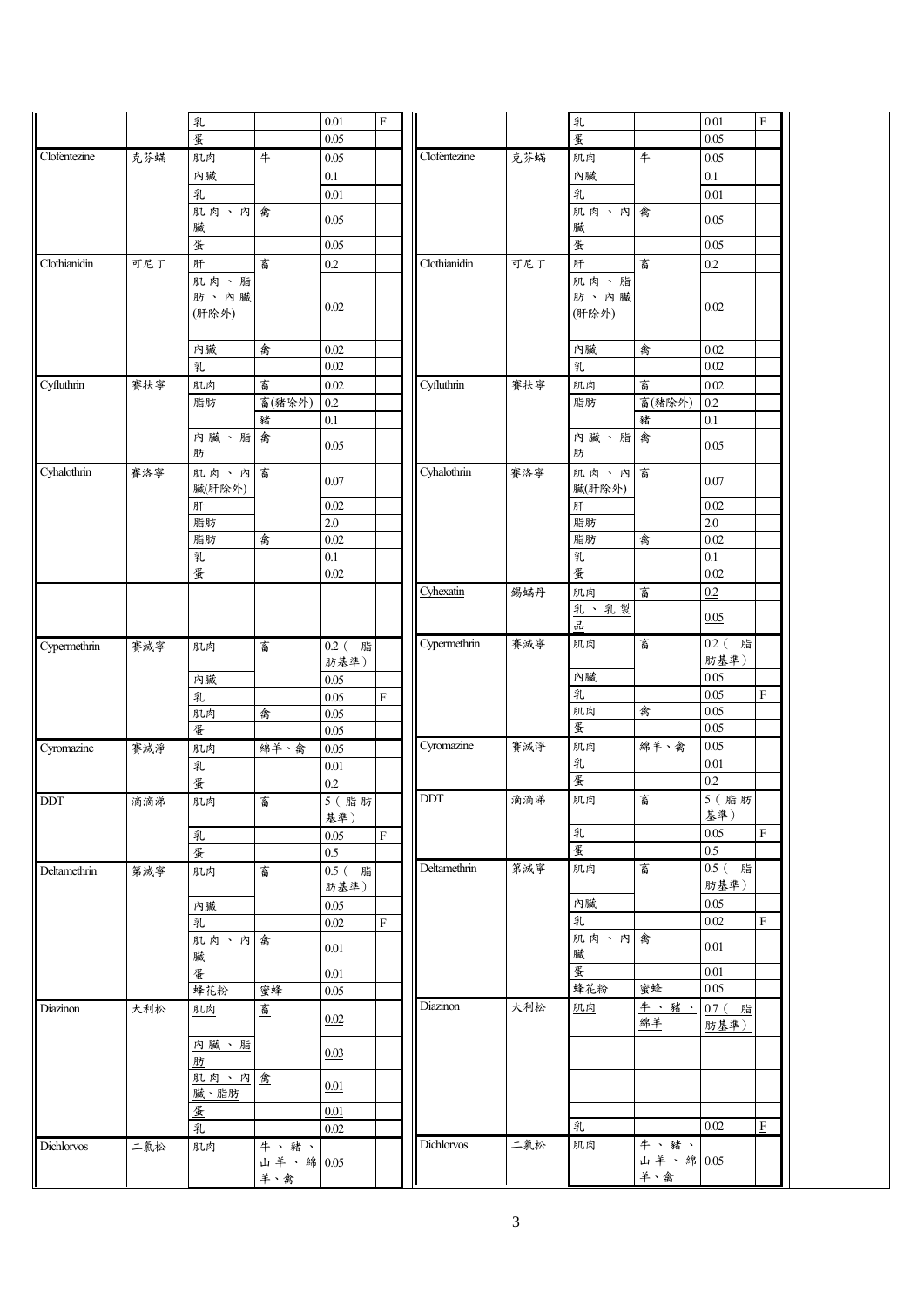|                  |     | 乳                |                         | 0.02              |             |                  |     | 乳                |                       | 0.02                       |                           |  |
|------------------|-----|------------------|-------------------------|-------------------|-------------|------------------|-----|------------------|-----------------------|----------------------------|---------------------------|--|
|                  |     | 蛋                |                         | 0.05              |             |                  |     | 蛋                |                       | 0.05                       |                           |  |
| Diflubenzuron    | 二福隆 | 肌肉、內畜<br>臟       |                         | 0.05              |             | Diflubenzuron    | 二福隆 | 肌肉、內畜<br>臟       |                       | 0.05                       |                           |  |
|                  |     | 乳                |                         | 0.05              |             |                  |     | 乳                |                       | 0.05                       |                           |  |
|                  |     | 肌肉               | 禽                       | 0.05              |             |                  |     | 肌肉               | 禽                     | 0.05                       |                           |  |
|                  |     | 蛋                |                         | 0.05              |             |                  |     | 蛋                |                       | 0.05                       |                           |  |
| Dimethipin       | 穫萎得 | 肌肉、內 畜、禽<br>臟    |                         | 0.02              |             | Dimethipin       | 穫萎得 | 肌肉、內 畜、禽<br>臟    |                       | $0.02\,$                   |                           |  |
|                  |     | 乳                |                         | 0.02              |             |                  |     | 乳                |                       | 0.02                       |                           |  |
|                  |     | 蛋                |                         | 0.02              |             |                  |     | 蛋                |                       | $0.02\,$                   |                           |  |
| Dimethomorph     | 達滅芬 | 肌肉、內畜<br>臟、脂肪    |                         | $0.01\,$          |             | Dimethomorph     | 達滅芬 | 肌肉、內畜<br>臟、脂肪    |                       | $0.01\,$                   |                           |  |
|                  |     | 乳                |                         | $0.01\,$          |             |                  |     | 乳                |                       | 0.01                       |                           |  |
| Dinotefuran      | 達特南 | 肌肉、內 畜、禽<br>臟、脂肪 |                         | $0.02\,$          |             | Dinotefuran      | 達特南 | 肌肉、內 畜、禽<br>臟、脂肪 |                       | $0.02\,$                   |                           |  |
|                  |     | 乳                |                         | $0.02\,$          |             |                  |     | 乳                |                       | 0.02                       |                           |  |
|                  |     | 蛋                |                         | $\overline{0.02}$ |             |                  |     | 蛋                |                       | 0.02                       |                           |  |
| Diquat           | 大刈特 | 肌肉、內畜<br>臟       |                         | 0.05              |             | Diquat           | 大刈特 | 肌肉、內畜<br>臟       |                       | 0.05                       |                           |  |
|                  |     | 乳                |                         | $0.01\,$          |             |                  |     | 乳                |                       | 0.01                       |                           |  |
|                  |     | 蛋                |                         | 0.05              |             |                  |     | 蛋                |                       | 0.05                       |                           |  |
| Edifenphos       | 護粒松 | 肌肉、內 牛、禽<br>臟    |                         | 0.02              |             | Edifenphos       | 護粒松 | 肌肉、內 牛、禽<br>臟    |                       | 0.02                       |                           |  |
|                  |     | 乳                |                         | $0.01\,$          |             |                  |     | 乳                |                       | $\overline{0.01}$          |                           |  |
|                  |     | 蛋                |                         | $0.01\,$          |             |                  |     | 蛋                |                       | $0.01\,$                   |                           |  |
| Endrin           | 安特靈 | 肌肉               | 畜                       | 0.1 (脂<br>肪基準)    |             | Endrin           | 安特靈 | 肌肉               | 畜                     | $\overline{0.1}$ 脂<br>肪基準) |                           |  |
|                  |     | 乳                |                         | 0.0008            | $\mathbf F$ |                  |     | 乳                |                       | 0.0008                     | $\boldsymbol{\mathrm{F}}$ |  |
|                  |     | 肌肉               | 禽                       | 1 (脂肪<br>基準)      |             |                  |     | 肌肉               | 禽                     | 1 (脂肪<br>基準)               |                           |  |
|                  |     | 蛋                |                         | 0.2               |             |                  |     | 蛋                |                       | $0.2\,$                    |                           |  |
| Ethion           | 愛殺松 | 肌肉               | #                       | 2.5 (脂<br>肪基準)    |             | Ethion           | 愛殺松 | 肌肉               | #                     | $2.5$ (脂<br>肪基準)           |                           |  |
|                  |     | 內臟               |                         |                   |             |                  |     | 內臟               |                       |                            |                           |  |
|                  |     | 肌肉               | 豬、馬、0.2 (脂<br>山羊、綿 肪基準) |                   |             |                  |     | 肌肉               | 豬、馬、02(脂<br>山羊、綿 肪基準) |                            |                           |  |
|                  |     | 內臟               | 羊、禽                     | 0.2               |             |                  |     | 內臟               | 羊、禽                   | 0.2                        |                           |  |
|                  |     | 乳                |                         | $0.02\,$          | $\rm F$     |                  |     | 乳                |                       | 0.02                       | $\rm F$                   |  |
|                  |     | 蛋                |                         | $0.2\,$           |             |                  |     | 蛋                |                       | $0.2\,$                    |                           |  |
|                  |     |                  |                         |                   |             | Etrimfos         | 益多松 | 肌肉、內生<br>臟       |                       | 0.01                       |                           |  |
|                  |     |                  |                         |                   |             |                  |     | 乳                |                       | $0.01\,$                   | $\boldsymbol{\mathrm{F}}$ |  |
|                  |     |                  |                         |                   |             |                  |     | 肌肉               | 盒                     | 0.02                       |                           |  |
|                  |     |                  |                         |                   |             |                  |     | 蛋                |                       | 0.01                       |                           |  |
| Famoxadone       | 凡殺同 | 肌肉               | 畜                       | 0.05              |             | Famoxadone       | 凡殺同 | 肌肉               | 畜                     | $0.05\,$                   |                           |  |
|                  |     | 內臟(腎除<br>外)      |                         | $0.07\,$          |             |                  |     | 內 臟(腎除<br>外)     |                       | $0.07\,$                   |                           |  |
|                  |     | 脂肪               |                         | $0.15\,$          |             |                  |     | 脂肪               |                       | 0.15                       |                           |  |
|                  |     | 乳                |                         | 0.03              |             |                  |     | 乳                |                       | 0.03                       |                           |  |
| Fenbuconazole    | 芬克座 | 內臟               | 畜                       | 0.05              |             |                  |     |                  |                       |                            |                           |  |
| Fenbutatin Oxide | 芬佈賜 | 肌肉               | 牛、豬、                    | $0.02\,$          |             | Fenbutatin Oxide | 芬佈賜 | 肌肉               | 牛、豬、                  | $0.02\,$                   |                           |  |
|                  |     | 腎、肝              | 馬<br>$\cdot$ 山<br>羊、綿羊  | $0.2\,$           |             |                  |     | 腎、肝              | 馬<br>、山<br>羊、綿羊       | $0.2\,$                    |                           |  |
|                  |     | 乳                |                         | $0.02\,$          |             |                  |     | 乳                |                       | 0.02                       |                           |  |
| Fenitrothion     | 撲滅松 | 肌肉               | 畜                       | 0.05 (脂<br>肪基準)   |             | Fenitrothion     | 撲滅松 | 肌肉               | 畜                     | 0.05 (脂<br>肪基準)            |                           |  |
|                  |     | 乳                |                         | 0.002             | $\mathbf F$ |                  |     | 乳                |                       | 0.002                      | F                         |  |
| Fenpropathrin    | 芬普寧 | 脂肪               | 畜                       | 0.03              |             | Fenpropathrin    | 芬普寧 | 脂肪               | 畜                     | 0.03                       |                           |  |
| Fenpyroximate    | 芬普蟎 | 脂肪、內<br>臟(肝除外)   | 畜(豬除外)                  | 0.02              |             | Fenpyroximate    | 芬普蟎 | 脂肪、內<br>臟(肝除外)   | 畜(豬除外)                | 0.02                       |                           |  |
|                  |     |                  |                         |                   |             | Fensulfothion    | 繁福松 | 肌肉               | #<br>$\Delta$         | 山 0.02 (脂                  |                           |  |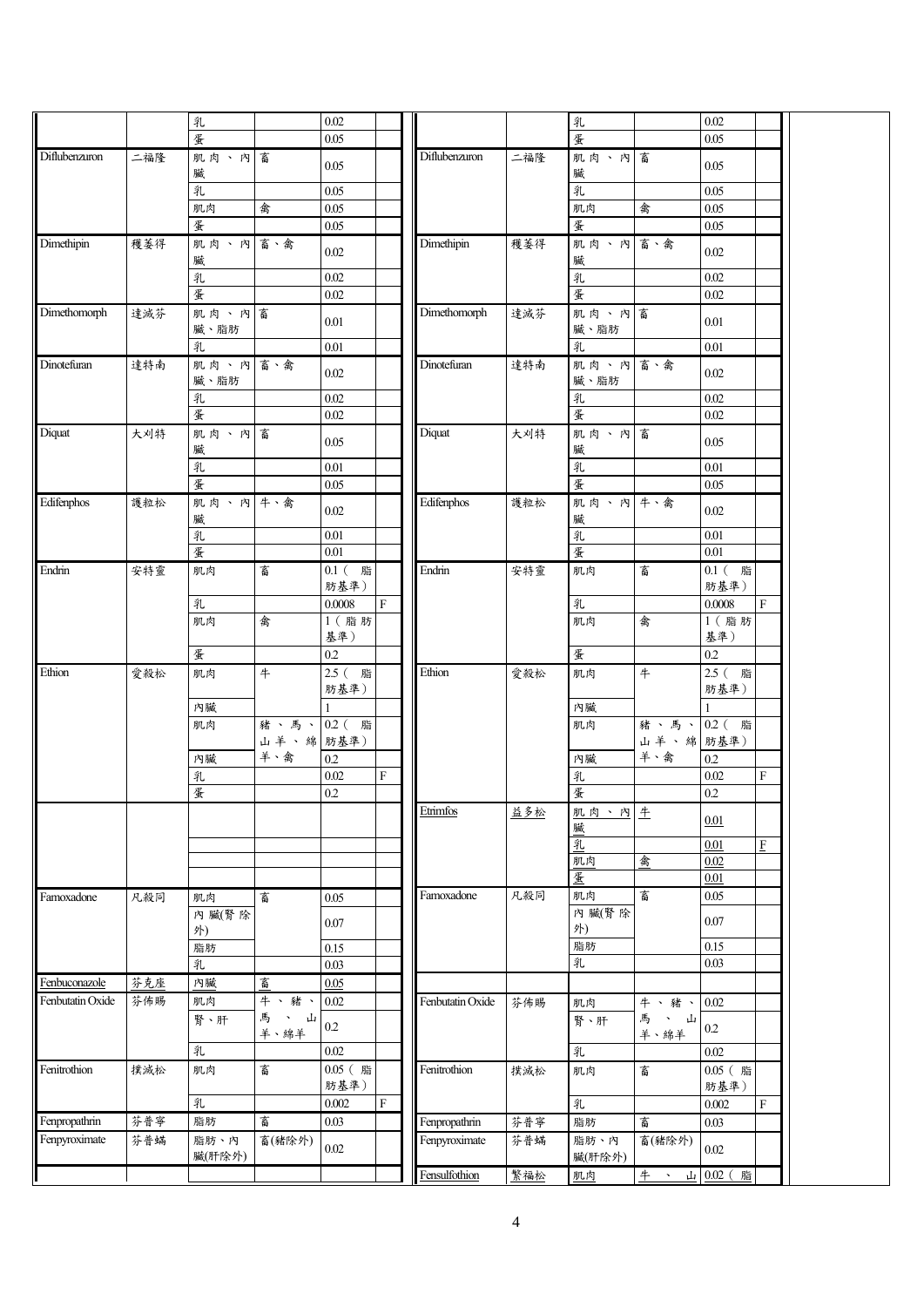|              |     |            |        |                |           |              |     |                      | 羊、綿羊 | 肪基準)             |         |  |
|--------------|-----|------------|--------|----------------|-----------|--------------|-----|----------------------|------|------------------|---------|--|
|              |     |            |        |                |           |              |     | 內臟                   |      | 0.02             |         |  |
| Fenthion     | 芬殺松 | 肌肉         | 畜      | $0.01\,$       |           | Fenthion     | 芬殺松 | 肌肉                   | 畜    | 0.01             |         |  |
|              |     | 乳          |        | $0.01\,$       |           |              |     | 乳                    |      | $0.01\,$         |         |  |
| Fenvalerate  | 芬化利 | 肌肉         | 畜      | 1 (脂肪          |           | Fenvalerate  | 芬化利 | 肌肉                   | 畜    | 1 (脂肪            |         |  |
|              |     |            |        | 基準)            |           |              |     |                      |      | 基準)              |         |  |
|              |     | 內臟         |        | $0.02\,$       |           |              |     | 內臟                   |      | $0.02\,$         |         |  |
|              |     | 乳          |        | 0.1            | ${\bf F}$ |              |     | 乳                    |      | $0.1\,$          | $\rm F$ |  |
| Fipronil     | 芬普尼 | 蛋          | 禽      | $0.01\,$       |           | Fipronil     | 芬普尼 | 蛋                    | 禽    | $0.01\,$         |         |  |
|              |     | 肌肉         |        | $0.01\,$       |           |              |     | 肌肉                   |      | 0.01             |         |  |
|              |     | 內臟、脂       |        | $0.02\,$       |           |              |     | 內臟、脂                 |      | 0.02             |         |  |
|              |     | 肪<br>肌肉、內  | 畜(豬除外) |                |           |              |     | 肪                    |      |                  |         |  |
|              |     | 臟(肝、腎      |        | 0.04           |           |              |     | 肌肉、內 畜(豬除外)<br>臟(肝、腎 |      | 0.04             |         |  |
|              |     | 除外)        |        |                |           |              |     | 除外)                  |      |                  |         |  |
|              |     | 肝          |        | $0.1\,$        |           |              |     | 肝                    |      | $0.1\,$          |         |  |
|              |     | 腎          |        | $0.02\,$       |           |              |     | 腎                    |      | 0.02             |         |  |
|              |     | 脂肪         |        | $0.4\,$        |           |              |     | 脂肪                   |      | $0.4\,$          |         |  |
|              |     | 肌肉、內豬      |        | 0.01           |           |              |     | 肌肉、內豬                |      | 0.01             |         |  |
|              |     | 臟(肝除外)     |        |                |           |              |     | 臟(肝除外)               |      |                  |         |  |
|              |     | 肝、脂肪       |        | $0.02\,$       |           |              |     | 肝、脂肪                 |      | 0.02             |         |  |
|              |     | 乳          |        | $0.02\,$       |           |              |     | 乳                    |      | 0.02             |         |  |
| Fludioxonil  | 護汰寧 | 內臟、脂畜(豬除外) |        | $0.05\,$       |           | Fludioxonil  | 護汰寧 | 內臟、脂畜(豬除外)           |      | 0.05             |         |  |
|              |     | 肪          |        |                |           |              |     | 肪                    |      |                  |         |  |
|              |     | 肝、腎        | 禽      | $0.05\,$       |           |              |     | 肝、腎                  | 禽    | 0.05             |         |  |
| Flufenoxuron | 氟芬隆 | 蜂花粉        | 蜜蜂     | 0.05           |           | Flufenoxuron | 氟芬隆 | 蜂花粉                  | 蜜蜂   | 0.05             |         |  |
|              |     | 脂肪<br>腎    | 畜      | 0.15           |           |              |     | 脂肪<br>腎              | 畜    | 0.15<br>$0.02\,$ |         |  |
|              |     | 內臟(腎除      |        | $0.02\,$       |           |              |     | 內臟(腎除                |      |                  |         |  |
|              |     | 外)         |        | 0.03           |           |              |     | 外)                   |      | 0.03             |         |  |
|              |     | 肌肉、內禽      |        | $0.05\,$       |           |              |     | 肌肉、內禽                |      | 0.05             |         |  |
|              |     | 臟          |        |                |           |              |     | 臟                    |      |                  |         |  |
|              |     | 脂肪         |        | 0.4            |           |              |     | 脂肪                   |      | $0.4\,$          |         |  |
|              |     | 乳<br>蛋     |        | $0.02\,$       |           |              |     | 乳<br>蛋               |      | 0.02             |         |  |
|              |     |            | 畜、禽    | 0.2            |           | Fluopyram    | 氟派瑞 | 肌肉                   | 畜、禽  | 0.2<br>0.1       |         |  |
| Fluopyram    | 氟派瑞 | 肌肉<br>內臟   | 畜      | $0.1\,$<br>0.7 |           |              |     | 內臟                   | 畜    | 0.7              |         |  |
|              |     |            | 禽      | 0.2            |           |              |     |                      | 禽    | 0.2              |         |  |
|              |     | 脂肪         | 牛、羊、   |                |           |              |     | 脂肪                   | 牛、羊、 |                  |         |  |
|              |     |            | 禽      | $0.1\,$        |           |              |     |                      | 禽    | $0.1\,$          |         |  |
|              |     |            | 豬      | $0.05\,$       |           |              |     |                      | 豬    | 0.05             |         |  |
|              |     |            | 袋鼠、其   | 0.02           |           |              |     |                      | 袋鼠、其 | 0.02             |         |  |
|              |     |            | 他家畜    |                |           |              |     |                      | 他家畜  |                  |         |  |
|              |     | 乳          |        | $0.1\,$        |           |              |     | 乳                    |      | $0.1\,$          |         |  |
| Flusilazole  | 護矽得 | 肌肉、脂牛<br>肪 |        | 0.01           |           | Flusilazole  | 護矽得 | 肌肉、脂牛<br>肪           |      | $0.01\,$         |         |  |
|              |     | 內臟         |        | 0.02           |           |              |     | 內臟                   |      | 0.02             |         |  |
|              |     | 乳          |        | 0.01           |           |              |     | 乳                    |      | 0.01             |         |  |
|              |     | 肌肉、內雞      |        |                |           |              |     | 肌肉、內雞                |      |                  |         |  |
|              |     | 臟          |        | 0.01           |           |              |     | 臟                    |      | 0.01             |         |  |
|              |     | 蛋          |        | $0.01\,$       |           |              |     | 蛋                    |      | $0.01\,$         |         |  |
| Flutolanil   | 福多寧 | 肝、腎        | 畜      | $0.5\,$        |           | Flutolanil   | 福多寧 | 肝、腎                  | 畜    | $0.5\,$          |         |  |
|              |     | 內臟(肝、      |        |                |           |              |     | 內臟(肝、                |      |                  |         |  |
|              |     | 腎除外)、      |        | 0.05           |           |              |     | 腎除外)、<br>肌肉、脂        |      | 0.05             |         |  |
|              |     | 肌肉、脂<br>肪  |        |                |           |              |     | 肪                    |      |                  |         |  |
|              |     | 肌肉、內禽      |        |                |           |              |     | 肌肉、內禽                |      |                  |         |  |
|              |     | 臟、脂肪       |        | 0.05           |           |              |     | 臟、脂肪                 |      | 0.05             |         |  |
|              |     | 乳          |        | $0.05\,$       |           |              |     | 乳                    |      | 0.05             |         |  |
|              |     | 蛋          |        | $0.05\,$       |           |              |     | 蛋                    |      | 0.05             |         |  |
| Flutriafol   | 護汰芬 | 肝          | 畜      | $0.5\,$        |           | Flutriafol   | 護汰芬 | 肝                    | 畜    | $0.5\,$          |         |  |
|              |     | 腎          |        | 0.1            |           |              |     | 腎                    |      | $0.1\,$          |         |  |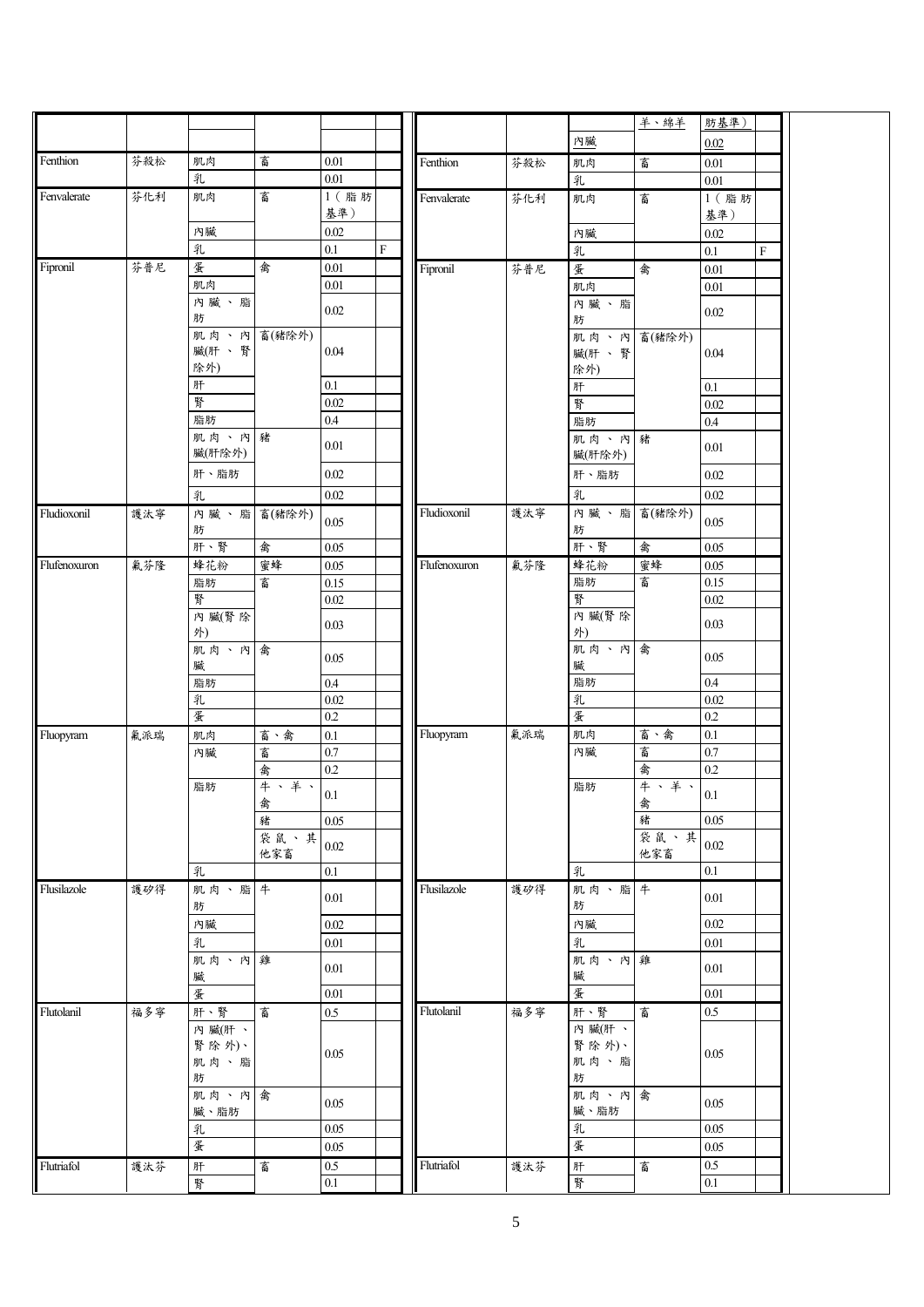| 臟(肝、腎<br>臟(肝、腎<br>除外)、脂<br>除外)、脂<br>肪<br>肪<br>內臟(腎除 禽<br>0.05<br>內臟(腎除 禽<br>0.05<br>外)、脂肪<br>外)、脂肪<br>0.02<br>0.02<br>腎<br>腎<br>蛋<br>蛋<br>0.05<br>$0.05\,$<br>蜂蜜、蜂蜜蜂<br>蜂蜜、蜂 蜜蜂<br>Fluvalinate<br>0.05<br>Fluvalinate<br>$0.05\,$<br>福化利<br>福化利<br>王漿<br>王漿<br>$0.8\,$<br>$0.8\,$<br>蜂花粉<br>蜂花粉<br>Glyphosate<br>嘉磷塞<br>牛、豬、<br>Glyphosate<br>嘉磷塞<br>牛、豬、<br>肌肉<br>肌肉<br>$0.1\,$<br>$0.1\,$<br>禽<br>禽<br>#<br>$\overline{\overline{4}}$<br>$\overline{c}$<br>內臟<br>$\overline{2}$<br>內臟<br>乳<br>乳<br>0.1<br>0.1<br>內臟<br>內臟<br>豬<br>豬<br>$\mathbf{1}$<br>蛋<br>$0.1\,$<br>蛋<br>$0.1\,$<br>Heptachlor<br>Heptachlor<br>$0.2$ (脂<br>飛佈達<br>畜、禽<br>0.2 (脂<br>飛佈達<br>畜、禽<br>肌肉<br>肌肉<br>肪基準)<br>肪基準)<br>乳<br>${\bf F}$<br>乳<br>0.006<br>$\boldsymbol{\mathrm{F}}$<br>0.006<br>蛋<br>蛋<br>0.05<br>0.05<br>內臟(肝除富<br>Hexythiazox<br>合賽多<br>合賽多<br>內 臟(肝 除<br>畜<br>Hexythiazox<br>0.05<br>0.05<br>外)<br>外)<br>肌肉、<br>肌 肉 、<br>$0.01\,$<br>0.01<br>肝、脂肪<br>肝、脂肪<br>乳<br>乳<br>$0.01\,$<br>$0.01\,$<br>Imidacloprid<br>畜<br>畜<br>益達胺<br>內臟<br>$0.3\,$<br>Imidacloprid<br>益達胺<br>內臟<br>$0.3\,$<br>肌肉、脂<br>肌肉、脂<br>0.05<br>0.05<br>肪<br>肪<br>禽<br>肝<br>禽<br>肝<br>0.05<br>0.05<br>肌肉、內<br>肌肉、內<br>臟(肝<br>除<br>臟(肝<br>$0.02\,$<br>除<br>$0.02\,$<br>外)、脂肪<br>外)、脂肪<br>$0.1\,$<br>乳<br>$0.1\,$<br>乳<br>蛋<br>蛋<br>$0.02\,$<br>$0.02\,$<br>Indoxacarb<br>肌肉<br>畜<br>因得克<br>0.05<br>內臟<br>0.03<br>脂肪<br>1.0<br>禽<br>0.01<br>脂肪<br>乳<br>0.1<br>蛋<br>0.01<br>Isofenphos<br>亞芬松<br>畜<br>$0.02$ (脂<br>肌肉<br>0.02 (脂<br>Isofenphos<br>亞芬松<br>畜<br>肌肉<br>肪基準)<br>肪基準)<br>內臟、脂畜<br>內臟、脂<br>畜<br>肪 (乳脂<br>0.02<br>肪 (乳脂<br>0.02<br>除外)<br>除外)<br>禽<br>$0.02$ (脂<br>肌肉<br>0.02 (脂<br>禽<br>肌肉<br>肪基準)<br>肪基準)<br>內臟、脂<br>內臟、脂<br>$0.02\,$<br>$0.02\,$<br>肪<br>肪<br>乳<br>${\bf F}$<br>$0.01\,$<br>乳<br>$0.01\,$<br>F<br>Iprodione<br>依普同<br>蜂蜜<br>蜜蜂<br>0.05<br>依普同<br>Iprodione<br>蜂蜜<br>蜜蜂<br>$0.05\,$<br>Kresoxim-Methyl<br>肌肉、脂畜<br>克收欣<br>0.01<br>肪、肝<br>內臟(肝除<br>0.03<br>外)<br>Lindane<br>靈丹<br>牛、豬、<br>2 (脂肪<br>肌肉<br>Lindane<br>靈丹<br>牛、豬、<br>2 (脂肪<br>肌肉<br>基準)<br>綿羊<br>綿羊<br>基準)<br>${\bf F}$<br>乳<br>0.01<br>乳<br>$0.01\,$<br>$\mathbf{F}$<br>禽<br>0.7 (脂<br>肌肉<br>0.7 (脂<br>肌肉<br>禽<br>肪基準)<br>肪基準)<br>蛋<br>$0.1\,$<br>蛋<br>$0.1\,$ |  | 肌肉、內 | 0.05 |  |  | 肌肉、內 | 0.05 |  |
|------------------------------------------------------------------------------------------------------------------------------------------------------------------------------------------------------------------------------------------------------------------------------------------------------------------------------------------------------------------------------------------------------------------------------------------------------------------------------------------------------------------------------------------------------------------------------------------------------------------------------------------------------------------------------------------------------------------------------------------------------------------------------------------------------------------------------------------------------------------------------------------------------------------------------------------------------------------------------------------------------------------------------------------------------------------------------------------------------------------------------------------------------------------------------------------------------------------------------------------------------------------------------------------------------------------------------------------------------------------------------------------------------------------------------------------------------------------------------------------------------------------------------------------------------------------------------------------------------------------------------------------------------------------------------------------------------------------------------------------------------------------------------------------------------------------------------------------------------------------------------------------------------------------------------------------------------------------------------------------------------------------------------------------------------------------------------------------------------------------------------------------------------------------------------------------------------------------|--|------|------|--|--|------|------|--|
|                                                                                                                                                                                                                                                                                                                                                                                                                                                                                                                                                                                                                                                                                                                                                                                                                                                                                                                                                                                                                                                                                                                                                                                                                                                                                                                                                                                                                                                                                                                                                                                                                                                                                                                                                                                                                                                                                                                                                                                                                                                                                                                                                                                                                  |  |      |      |  |  |      |      |  |
|                                                                                                                                                                                                                                                                                                                                                                                                                                                                                                                                                                                                                                                                                                                                                                                                                                                                                                                                                                                                                                                                                                                                                                                                                                                                                                                                                                                                                                                                                                                                                                                                                                                                                                                                                                                                                                                                                                                                                                                                                                                                                                                                                                                                                  |  |      |      |  |  |      |      |  |
|                                                                                                                                                                                                                                                                                                                                                                                                                                                                                                                                                                                                                                                                                                                                                                                                                                                                                                                                                                                                                                                                                                                                                                                                                                                                                                                                                                                                                                                                                                                                                                                                                                                                                                                                                                                                                                                                                                                                                                                                                                                                                                                                                                                                                  |  |      |      |  |  |      |      |  |
|                                                                                                                                                                                                                                                                                                                                                                                                                                                                                                                                                                                                                                                                                                                                                                                                                                                                                                                                                                                                                                                                                                                                                                                                                                                                                                                                                                                                                                                                                                                                                                                                                                                                                                                                                                                                                                                                                                                                                                                                                                                                                                                                                                                                                  |  |      |      |  |  |      |      |  |
|                                                                                                                                                                                                                                                                                                                                                                                                                                                                                                                                                                                                                                                                                                                                                                                                                                                                                                                                                                                                                                                                                                                                                                                                                                                                                                                                                                                                                                                                                                                                                                                                                                                                                                                                                                                                                                                                                                                                                                                                                                                                                                                                                                                                                  |  |      |      |  |  |      |      |  |
|                                                                                                                                                                                                                                                                                                                                                                                                                                                                                                                                                                                                                                                                                                                                                                                                                                                                                                                                                                                                                                                                                                                                                                                                                                                                                                                                                                                                                                                                                                                                                                                                                                                                                                                                                                                                                                                                                                                                                                                                                                                                                                                                                                                                                  |  |      |      |  |  |      |      |  |
|                                                                                                                                                                                                                                                                                                                                                                                                                                                                                                                                                                                                                                                                                                                                                                                                                                                                                                                                                                                                                                                                                                                                                                                                                                                                                                                                                                                                                                                                                                                                                                                                                                                                                                                                                                                                                                                                                                                                                                                                                                                                                                                                                                                                                  |  |      |      |  |  |      |      |  |
|                                                                                                                                                                                                                                                                                                                                                                                                                                                                                                                                                                                                                                                                                                                                                                                                                                                                                                                                                                                                                                                                                                                                                                                                                                                                                                                                                                                                                                                                                                                                                                                                                                                                                                                                                                                                                                                                                                                                                                                                                                                                                                                                                                                                                  |  |      |      |  |  |      |      |  |
|                                                                                                                                                                                                                                                                                                                                                                                                                                                                                                                                                                                                                                                                                                                                                                                                                                                                                                                                                                                                                                                                                                                                                                                                                                                                                                                                                                                                                                                                                                                                                                                                                                                                                                                                                                                                                                                                                                                                                                                                                                                                                                                                                                                                                  |  |      |      |  |  |      |      |  |
|                                                                                                                                                                                                                                                                                                                                                                                                                                                                                                                                                                                                                                                                                                                                                                                                                                                                                                                                                                                                                                                                                                                                                                                                                                                                                                                                                                                                                                                                                                                                                                                                                                                                                                                                                                                                                                                                                                                                                                                                                                                                                                                                                                                                                  |  |      |      |  |  |      |      |  |
|                                                                                                                                                                                                                                                                                                                                                                                                                                                                                                                                                                                                                                                                                                                                                                                                                                                                                                                                                                                                                                                                                                                                                                                                                                                                                                                                                                                                                                                                                                                                                                                                                                                                                                                                                                                                                                                                                                                                                                                                                                                                                                                                                                                                                  |  |      |      |  |  |      |      |  |
|                                                                                                                                                                                                                                                                                                                                                                                                                                                                                                                                                                                                                                                                                                                                                                                                                                                                                                                                                                                                                                                                                                                                                                                                                                                                                                                                                                                                                                                                                                                                                                                                                                                                                                                                                                                                                                                                                                                                                                                                                                                                                                                                                                                                                  |  |      |      |  |  |      |      |  |
|                                                                                                                                                                                                                                                                                                                                                                                                                                                                                                                                                                                                                                                                                                                                                                                                                                                                                                                                                                                                                                                                                                                                                                                                                                                                                                                                                                                                                                                                                                                                                                                                                                                                                                                                                                                                                                                                                                                                                                                                                                                                                                                                                                                                                  |  |      |      |  |  |      |      |  |
|                                                                                                                                                                                                                                                                                                                                                                                                                                                                                                                                                                                                                                                                                                                                                                                                                                                                                                                                                                                                                                                                                                                                                                                                                                                                                                                                                                                                                                                                                                                                                                                                                                                                                                                                                                                                                                                                                                                                                                                                                                                                                                                                                                                                                  |  |      |      |  |  |      |      |  |
|                                                                                                                                                                                                                                                                                                                                                                                                                                                                                                                                                                                                                                                                                                                                                                                                                                                                                                                                                                                                                                                                                                                                                                                                                                                                                                                                                                                                                                                                                                                                                                                                                                                                                                                                                                                                                                                                                                                                                                                                                                                                                                                                                                                                                  |  |      |      |  |  |      |      |  |
|                                                                                                                                                                                                                                                                                                                                                                                                                                                                                                                                                                                                                                                                                                                                                                                                                                                                                                                                                                                                                                                                                                                                                                                                                                                                                                                                                                                                                                                                                                                                                                                                                                                                                                                                                                                                                                                                                                                                                                                                                                                                                                                                                                                                                  |  |      |      |  |  |      |      |  |
|                                                                                                                                                                                                                                                                                                                                                                                                                                                                                                                                                                                                                                                                                                                                                                                                                                                                                                                                                                                                                                                                                                                                                                                                                                                                                                                                                                                                                                                                                                                                                                                                                                                                                                                                                                                                                                                                                                                                                                                                                                                                                                                                                                                                                  |  |      |      |  |  |      |      |  |
|                                                                                                                                                                                                                                                                                                                                                                                                                                                                                                                                                                                                                                                                                                                                                                                                                                                                                                                                                                                                                                                                                                                                                                                                                                                                                                                                                                                                                                                                                                                                                                                                                                                                                                                                                                                                                                                                                                                                                                                                                                                                                                                                                                                                                  |  |      |      |  |  |      |      |  |
|                                                                                                                                                                                                                                                                                                                                                                                                                                                                                                                                                                                                                                                                                                                                                                                                                                                                                                                                                                                                                                                                                                                                                                                                                                                                                                                                                                                                                                                                                                                                                                                                                                                                                                                                                                                                                                                                                                                                                                                                                                                                                                                                                                                                                  |  |      |      |  |  |      |      |  |
|                                                                                                                                                                                                                                                                                                                                                                                                                                                                                                                                                                                                                                                                                                                                                                                                                                                                                                                                                                                                                                                                                                                                                                                                                                                                                                                                                                                                                                                                                                                                                                                                                                                                                                                                                                                                                                                                                                                                                                                                                                                                                                                                                                                                                  |  |      |      |  |  |      |      |  |
|                                                                                                                                                                                                                                                                                                                                                                                                                                                                                                                                                                                                                                                                                                                                                                                                                                                                                                                                                                                                                                                                                                                                                                                                                                                                                                                                                                                                                                                                                                                                                                                                                                                                                                                                                                                                                                                                                                                                                                                                                                                                                                                                                                                                                  |  |      |      |  |  |      |      |  |
|                                                                                                                                                                                                                                                                                                                                                                                                                                                                                                                                                                                                                                                                                                                                                                                                                                                                                                                                                                                                                                                                                                                                                                                                                                                                                                                                                                                                                                                                                                                                                                                                                                                                                                                                                                                                                                                                                                                                                                                                                                                                                                                                                                                                                  |  |      |      |  |  |      |      |  |
|                                                                                                                                                                                                                                                                                                                                                                                                                                                                                                                                                                                                                                                                                                                                                                                                                                                                                                                                                                                                                                                                                                                                                                                                                                                                                                                                                                                                                                                                                                                                                                                                                                                                                                                                                                                                                                                                                                                                                                                                                                                                                                                                                                                                                  |  |      |      |  |  |      |      |  |
|                                                                                                                                                                                                                                                                                                                                                                                                                                                                                                                                                                                                                                                                                                                                                                                                                                                                                                                                                                                                                                                                                                                                                                                                                                                                                                                                                                                                                                                                                                                                                                                                                                                                                                                                                                                                                                                                                                                                                                                                                                                                                                                                                                                                                  |  |      |      |  |  |      |      |  |
|                                                                                                                                                                                                                                                                                                                                                                                                                                                                                                                                                                                                                                                                                                                                                                                                                                                                                                                                                                                                                                                                                                                                                                                                                                                                                                                                                                                                                                                                                                                                                                                                                                                                                                                                                                                                                                                                                                                                                                                                                                                                                                                                                                                                                  |  |      |      |  |  |      |      |  |
|                                                                                                                                                                                                                                                                                                                                                                                                                                                                                                                                                                                                                                                                                                                                                                                                                                                                                                                                                                                                                                                                                                                                                                                                                                                                                                                                                                                                                                                                                                                                                                                                                                                                                                                                                                                                                                                                                                                                                                                                                                                                                                                                                                                                                  |  |      |      |  |  |      |      |  |
|                                                                                                                                                                                                                                                                                                                                                                                                                                                                                                                                                                                                                                                                                                                                                                                                                                                                                                                                                                                                                                                                                                                                                                                                                                                                                                                                                                                                                                                                                                                                                                                                                                                                                                                                                                                                                                                                                                                                                                                                                                                                                                                                                                                                                  |  |      |      |  |  |      |      |  |
|                                                                                                                                                                                                                                                                                                                                                                                                                                                                                                                                                                                                                                                                                                                                                                                                                                                                                                                                                                                                                                                                                                                                                                                                                                                                                                                                                                                                                                                                                                                                                                                                                                                                                                                                                                                                                                                                                                                                                                                                                                                                                                                                                                                                                  |  |      |      |  |  |      |      |  |
|                                                                                                                                                                                                                                                                                                                                                                                                                                                                                                                                                                                                                                                                                                                                                                                                                                                                                                                                                                                                                                                                                                                                                                                                                                                                                                                                                                                                                                                                                                                                                                                                                                                                                                                                                                                                                                                                                                                                                                                                                                                                                                                                                                                                                  |  |      |      |  |  |      |      |  |
|                                                                                                                                                                                                                                                                                                                                                                                                                                                                                                                                                                                                                                                                                                                                                                                                                                                                                                                                                                                                                                                                                                                                                                                                                                                                                                                                                                                                                                                                                                                                                                                                                                                                                                                                                                                                                                                                                                                                                                                                                                                                                                                                                                                                                  |  |      |      |  |  |      |      |  |
|                                                                                                                                                                                                                                                                                                                                                                                                                                                                                                                                                                                                                                                                                                                                                                                                                                                                                                                                                                                                                                                                                                                                                                                                                                                                                                                                                                                                                                                                                                                                                                                                                                                                                                                                                                                                                                                                                                                                                                                                                                                                                                                                                                                                                  |  |      |      |  |  |      |      |  |
|                                                                                                                                                                                                                                                                                                                                                                                                                                                                                                                                                                                                                                                                                                                                                                                                                                                                                                                                                                                                                                                                                                                                                                                                                                                                                                                                                                                                                                                                                                                                                                                                                                                                                                                                                                                                                                                                                                                                                                                                                                                                                                                                                                                                                  |  |      |      |  |  |      |      |  |
|                                                                                                                                                                                                                                                                                                                                                                                                                                                                                                                                                                                                                                                                                                                                                                                                                                                                                                                                                                                                                                                                                                                                                                                                                                                                                                                                                                                                                                                                                                                                                                                                                                                                                                                                                                                                                                                                                                                                                                                                                                                                                                                                                                                                                  |  |      |      |  |  |      |      |  |
|                                                                                                                                                                                                                                                                                                                                                                                                                                                                                                                                                                                                                                                                                                                                                                                                                                                                                                                                                                                                                                                                                                                                                                                                                                                                                                                                                                                                                                                                                                                                                                                                                                                                                                                                                                                                                                                                                                                                                                                                                                                                                                                                                                                                                  |  |      |      |  |  |      |      |  |
|                                                                                                                                                                                                                                                                                                                                                                                                                                                                                                                                                                                                                                                                                                                                                                                                                                                                                                                                                                                                                                                                                                                                                                                                                                                                                                                                                                                                                                                                                                                                                                                                                                                                                                                                                                                                                                                                                                                                                                                                                                                                                                                                                                                                                  |  |      |      |  |  |      |      |  |
|                                                                                                                                                                                                                                                                                                                                                                                                                                                                                                                                                                                                                                                                                                                                                                                                                                                                                                                                                                                                                                                                                                                                                                                                                                                                                                                                                                                                                                                                                                                                                                                                                                                                                                                                                                                                                                                                                                                                                                                                                                                                                                                                                                                                                  |  |      |      |  |  |      |      |  |
|                                                                                                                                                                                                                                                                                                                                                                                                                                                                                                                                                                                                                                                                                                                                                                                                                                                                                                                                                                                                                                                                                                                                                                                                                                                                                                                                                                                                                                                                                                                                                                                                                                                                                                                                                                                                                                                                                                                                                                                                                                                                                                                                                                                                                  |  |      |      |  |  |      |      |  |
|                                                                                                                                                                                                                                                                                                                                                                                                                                                                                                                                                                                                                                                                                                                                                                                                                                                                                                                                                                                                                                                                                                                                                                                                                                                                                                                                                                                                                                                                                                                                                                                                                                                                                                                                                                                                                                                                                                                                                                                                                                                                                                                                                                                                                  |  |      |      |  |  |      |      |  |
|                                                                                                                                                                                                                                                                                                                                                                                                                                                                                                                                                                                                                                                                                                                                                                                                                                                                                                                                                                                                                                                                                                                                                                                                                                                                                                                                                                                                                                                                                                                                                                                                                                                                                                                                                                                                                                                                                                                                                                                                                                                                                                                                                                                                                  |  |      |      |  |  |      |      |  |
|                                                                                                                                                                                                                                                                                                                                                                                                                                                                                                                                                                                                                                                                                                                                                                                                                                                                                                                                                                                                                                                                                                                                                                                                                                                                                                                                                                                                                                                                                                                                                                                                                                                                                                                                                                                                                                                                                                                                                                                                                                                                                                                                                                                                                  |  |      |      |  |  |      |      |  |
|                                                                                                                                                                                                                                                                                                                                                                                                                                                                                                                                                                                                                                                                                                                                                                                                                                                                                                                                                                                                                                                                                                                                                                                                                                                                                                                                                                                                                                                                                                                                                                                                                                                                                                                                                                                                                                                                                                                                                                                                                                                                                                                                                                                                                  |  |      |      |  |  |      |      |  |
|                                                                                                                                                                                                                                                                                                                                                                                                                                                                                                                                                                                                                                                                                                                                                                                                                                                                                                                                                                                                                                                                                                                                                                                                                                                                                                                                                                                                                                                                                                                                                                                                                                                                                                                                                                                                                                                                                                                                                                                                                                                                                                                                                                                                                  |  |      |      |  |  |      |      |  |
|                                                                                                                                                                                                                                                                                                                                                                                                                                                                                                                                                                                                                                                                                                                                                                                                                                                                                                                                                                                                                                                                                                                                                                                                                                                                                                                                                                                                                                                                                                                                                                                                                                                                                                                                                                                                                                                                                                                                                                                                                                                                                                                                                                                                                  |  |      |      |  |  |      |      |  |
|                                                                                                                                                                                                                                                                                                                                                                                                                                                                                                                                                                                                                                                                                                                                                                                                                                                                                                                                                                                                                                                                                                                                                                                                                                                                                                                                                                                                                                                                                                                                                                                                                                                                                                                                                                                                                                                                                                                                                                                                                                                                                                                                                                                                                  |  |      |      |  |  |      |      |  |
|                                                                                                                                                                                                                                                                                                                                                                                                                                                                                                                                                                                                                                                                                                                                                                                                                                                                                                                                                                                                                                                                                                                                                                                                                                                                                                                                                                                                                                                                                                                                                                                                                                                                                                                                                                                                                                                                                                                                                                                                                                                                                                                                                                                                                  |  |      |      |  |  |      |      |  |
|                                                                                                                                                                                                                                                                                                                                                                                                                                                                                                                                                                                                                                                                                                                                                                                                                                                                                                                                                                                                                                                                                                                                                                                                                                                                                                                                                                                                                                                                                                                                                                                                                                                                                                                                                                                                                                                                                                                                                                                                                                                                                                                                                                                                                  |  |      |      |  |  |      |      |  |
|                                                                                                                                                                                                                                                                                                                                                                                                                                                                                                                                                                                                                                                                                                                                                                                                                                                                                                                                                                                                                                                                                                                                                                                                                                                                                                                                                                                                                                                                                                                                                                                                                                                                                                                                                                                                                                                                                                                                                                                                                                                                                                                                                                                                                  |  |      |      |  |  |      |      |  |
|                                                                                                                                                                                                                                                                                                                                                                                                                                                                                                                                                                                                                                                                                                                                                                                                                                                                                                                                                                                                                                                                                                                                                                                                                                                                                                                                                                                                                                                                                                                                                                                                                                                                                                                                                                                                                                                                                                                                                                                                                                                                                                                                                                                                                  |  |      |      |  |  |      |      |  |
|                                                                                                                                                                                                                                                                                                                                                                                                                                                                                                                                                                                                                                                                                                                                                                                                                                                                                                                                                                                                                                                                                                                                                                                                                                                                                                                                                                                                                                                                                                                                                                                                                                                                                                                                                                                                                                                                                                                                                                                                                                                                                                                                                                                                                  |  |      |      |  |  |      |      |  |
|                                                                                                                                                                                                                                                                                                                                                                                                                                                                                                                                                                                                                                                                                                                                                                                                                                                                                                                                                                                                                                                                                                                                                                                                                                                                                                                                                                                                                                                                                                                                                                                                                                                                                                                                                                                                                                                                                                                                                                                                                                                                                                                                                                                                                  |  |      |      |  |  |      |      |  |
|                                                                                                                                                                                                                                                                                                                                                                                                                                                                                                                                                                                                                                                                                                                                                                                                                                                                                                                                                                                                                                                                                                                                                                                                                                                                                                                                                                                                                                                                                                                                                                                                                                                                                                                                                                                                                                                                                                                                                                                                                                                                                                                                                                                                                  |  |      |      |  |  |      |      |  |
|                                                                                                                                                                                                                                                                                                                                                                                                                                                                                                                                                                                                                                                                                                                                                                                                                                                                                                                                                                                                                                                                                                                                                                                                                                                                                                                                                                                                                                                                                                                                                                                                                                                                                                                                                                                                                                                                                                                                                                                                                                                                                                                                                                                                                  |  |      |      |  |  |      |      |  |
|                                                                                                                                                                                                                                                                                                                                                                                                                                                                                                                                                                                                                                                                                                                                                                                                                                                                                                                                                                                                                                                                                                                                                                                                                                                                                                                                                                                                                                                                                                                                                                                                                                                                                                                                                                                                                                                                                                                                                                                                                                                                                                                                                                                                                  |  |      |      |  |  |      |      |  |
|                                                                                                                                                                                                                                                                                                                                                                                                                                                                                                                                                                                                                                                                                                                                                                                                                                                                                                                                                                                                                                                                                                                                                                                                                                                                                                                                                                                                                                                                                                                                                                                                                                                                                                                                                                                                                                                                                                                                                                                                                                                                                                                                                                                                                  |  |      |      |  |  |      |      |  |
|                                                                                                                                                                                                                                                                                                                                                                                                                                                                                                                                                                                                                                                                                                                                                                                                                                                                                                                                                                                                                                                                                                                                                                                                                                                                                                                                                                                                                                                                                                                                                                                                                                                                                                                                                                                                                                                                                                                                                                                                                                                                                                                                                                                                                  |  |      |      |  |  |      |      |  |
|                                                                                                                                                                                                                                                                                                                                                                                                                                                                                                                                                                                                                                                                                                                                                                                                                                                                                                                                                                                                                                                                                                                                                                                                                                                                                                                                                                                                                                                                                                                                                                                                                                                                                                                                                                                                                                                                                                                                                                                                                                                                                                                                                                                                                  |  |      |      |  |  |      |      |  |
|                                                                                                                                                                                                                                                                                                                                                                                                                                                                                                                                                                                                                                                                                                                                                                                                                                                                                                                                                                                                                                                                                                                                                                                                                                                                                                                                                                                                                                                                                                                                                                                                                                                                                                                                                                                                                                                                                                                                                                                                                                                                                                                                                                                                                  |  |      |      |  |  |      |      |  |
|                                                                                                                                                                                                                                                                                                                                                                                                                                                                                                                                                                                                                                                                                                                                                                                                                                                                                                                                                                                                                                                                                                                                                                                                                                                                                                                                                                                                                                                                                                                                                                                                                                                                                                                                                                                                                                                                                                                                                                                                                                                                                                                                                                                                                  |  |      |      |  |  |      |      |  |
|                                                                                                                                                                                                                                                                                                                                                                                                                                                                                                                                                                                                                                                                                                                                                                                                                                                                                                                                                                                                                                                                                                                                                                                                                                                                                                                                                                                                                                                                                                                                                                                                                                                                                                                                                                                                                                                                                                                                                                                                                                                                                                                                                                                                                  |  |      |      |  |  |      |      |  |
|                                                                                                                                                                                                                                                                                                                                                                                                                                                                                                                                                                                                                                                                                                                                                                                                                                                                                                                                                                                                                                                                                                                                                                                                                                                                                                                                                                                                                                                                                                                                                                                                                                                                                                                                                                                                                                                                                                                                                                                                                                                                                                                                                                                                                  |  |      |      |  |  |      |      |  |
|                                                                                                                                                                                                                                                                                                                                                                                                                                                                                                                                                                                                                                                                                                                                                                                                                                                                                                                                                                                                                                                                                                                                                                                                                                                                                                                                                                                                                                                                                                                                                                                                                                                                                                                                                                                                                                                                                                                                                                                                                                                                                                                                                                                                                  |  |      |      |  |  |      |      |  |
|                                                                                                                                                                                                                                                                                                                                                                                                                                                                                                                                                                                                                                                                                                                                                                                                                                                                                                                                                                                                                                                                                                                                                                                                                                                                                                                                                                                                                                                                                                                                                                                                                                                                                                                                                                                                                                                                                                                                                                                                                                                                                                                                                                                                                  |  |      |      |  |  |      |      |  |
|                                                                                                                                                                                                                                                                                                                                                                                                                                                                                                                                                                                                                                                                                                                                                                                                                                                                                                                                                                                                                                                                                                                                                                                                                                                                                                                                                                                                                                                                                                                                                                                                                                                                                                                                                                                                                                                                                                                                                                                                                                                                                                                                                                                                                  |  |      |      |  |  |      |      |  |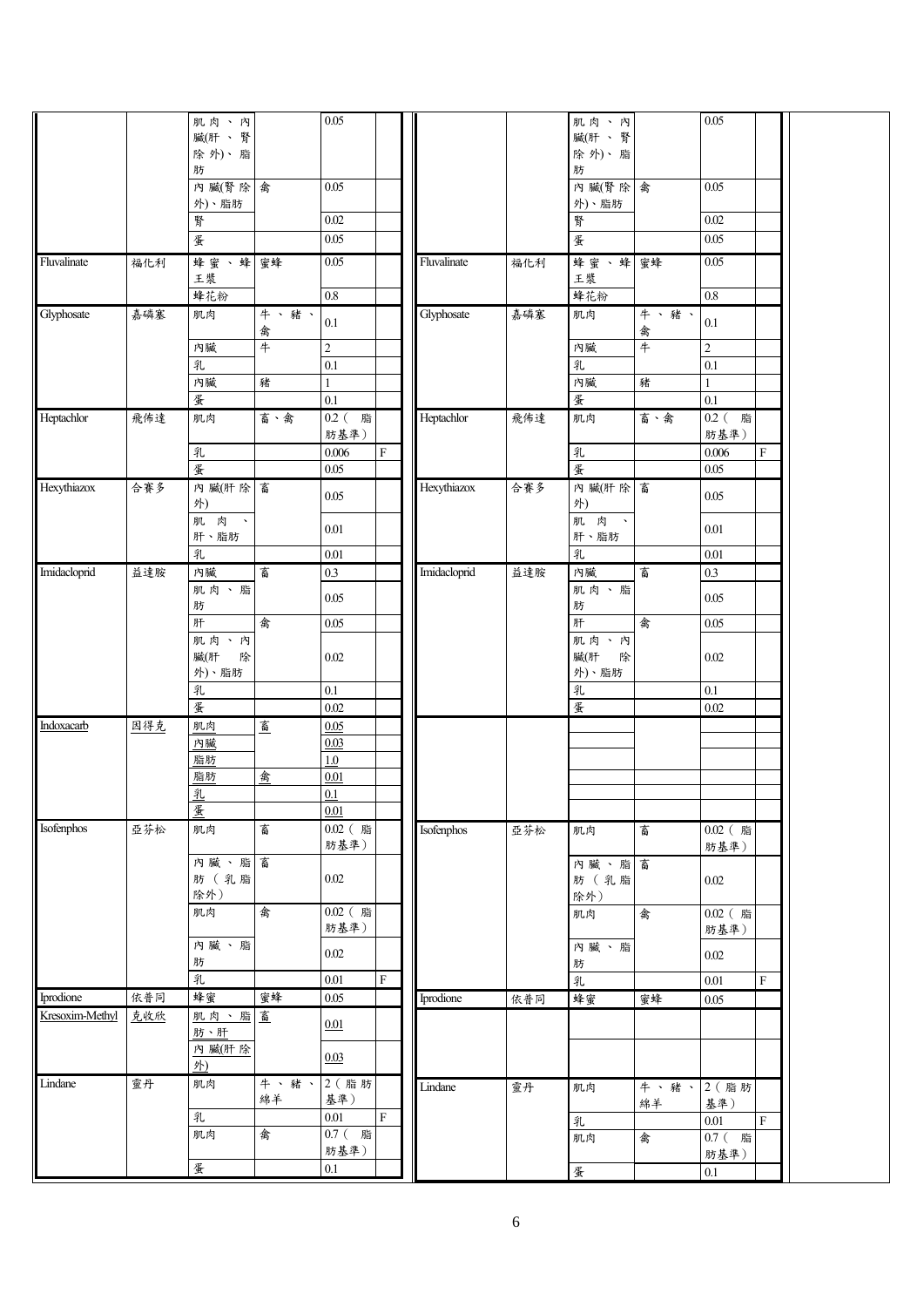|               |     |          |           |                |           | Methacrifos   | 滅克松 | 乳        |            | 0.01       | $\mathbf F$ |  |
|---------------|-----|----------|-----------|----------------|-----------|---------------|-----|----------|------------|------------|-------------|--|
|               |     |          |           |                |           |               |     | 肌肉       | 禽          | 0.01 (脂    |             |  |
|               |     |          |           |                |           |               |     |          |            | 肪基準)       |             |  |
|               |     |          |           |                |           |               |     | 蛋        |            | 0.01       |             |  |
|               |     |          |           |                |           |               |     |          |            |            |             |  |
| Methamidophos | 達馬松 | 肌肉       | 牛、山       | 0.01           |           | Methamidophos | 達馬松 | 肌肉       | 牛、山        | $0.01\,$   |             |  |
|               |     | 脂肪       | 羊、綿羊      | 0.01           |           |               |     | 脂肪       | 羊、綿羊       | $0.01\,$   |             |  |
|               |     | 乳        |           | 0.01           |           |               |     | 乳        |            | 0.01       |             |  |
| Methidathion  | 滅大松 | 肌肉、內牛、豬、 |           |                |           | Methidathion  | 減大松 | 肌肉、內牛、豬、 |            |            |             |  |
|               |     | 臟、脂肪     |           | 0.02           |           |               |     | 臟、脂肪     |            | 0.02       |             |  |
|               |     |          | 禽         |                |           |               |     | 肌肉、脂綿羊   | 禽          |            |             |  |
|               |     | 肌肉、脂綿羊   |           | $0.02\,$       |           |               |     |          |            | 0.02       |             |  |
|               |     | 肪        |           |                |           |               |     | 肪        |            |            |             |  |
|               |     | 內臟       |           | 0.002          |           |               |     | 內臟       |            | 0.002      |             |  |
|               |     | 蛋        |           | 0.02           |           |               |     | 蛋        |            | 0.02       |             |  |
|               |     | 乳        |           | 0.0008         |           |               |     | 乳        |            | $0.0008\,$ |             |  |
| Methiocarb    | 減賜克 | 肌肉       | 畜、禽       | 0.05           |           | Methiocarb    | 滅賜克 | 肌肉       | 畜、禽        | 0.05       |             |  |
|               |     |          |           |                |           |               |     |          |            |            |             |  |
|               |     | 乳        |           | 0.05           |           |               |     | 乳        |            | 0.05       |             |  |
|               |     | 蛋        |           | 0.05           |           |               |     | 蛋        |            | $0.05\,$   |             |  |
| Methomyl      | 納乃得 | 肌肉       | 畜         | $0.02\,$       |           | Methomyl      | 納乃得 | 肌肉       | 畜          | $0.02\,$   |             |  |
|               |     | 乳        |           | $0.02\,$       |           |               |     | 乳        |            | $0.02\,$   |             |  |
|               |     | 蜂花粉      | 蜜蜂        | 0.1            |           |               |     | 蜂花粉      | 蜜蜂         | 0.1        |             |  |
|               |     |          | 畜         |                |           | Methoprene    |     |          | 畜          | 0.2 (脂     |             |  |
| Methoprene    | 美賜平 | 肌肉       |           | 0.2 (脂         |           |               | 美賜平 | 肌肉       |            |            |             |  |
|               |     |          |           | 肪基準)           |           |               |     |          |            | 肪基準)       |             |  |
|               |     | 內臟       |           | 0.1            |           |               |     | 內臟       |            | 0.1        |             |  |
|               |     | 乳        | $\#$      | 0.05           | $\rm F$   |               |     | 乳        | $\#$       | 0.05       | $\mathbf F$ |  |
|               |     | 蛋        |           | 0.05           |           |               |     | 蛋        |            | 0.05       |             |  |
|               |     | 肌肉、內牛、豬、 |           |                |           |               | 亞素靈 |          |            |            |             |  |
| Monocrotophos | 亞素靈 |          |           |                |           | Monocrotophos |     | 肌肉、內牛、豬、 |            |            |             |  |
|               |     | 臟        | 山羊、綿 0.02 |                |           |               |     | 臟        | 山羊、綿 0.02  |            |             |  |
|               |     |          | 羊、禽       |                |           |               |     |          | 羊、禽        |            |             |  |
|               |     | 乳        |           | 0.002          |           |               |     | 乳        |            | 0.002      |             |  |
|               |     | 乳製品      |           | 0.02           |           |               |     | 乳製品      |            | 0.02       |             |  |
|               |     | 蛋        |           | 0.02           |           |               |     | 蛋        |            | 0.02       |             |  |
| Novaluron     | 諾伐隆 | 肌肉、內     | 畜         |                |           | Novaluron     | 諾伐隆 | 肌肉、內畜    |            |            |             |  |
|               |     | 臟        |           | $0.7\,$        |           |               |     | 臟        |            | 0.7        |             |  |
|               |     |          |           |                |           |               |     |          |            |            |             |  |
|               |     |          | 禽         | 0.1            |           |               |     |          | 禽          | 0.1        |             |  |
|               |     | 脂肪       | 畜         | $10\,$         |           |               |     | 脂肪       | 畜          | $10\,$     |             |  |
|               |     |          | 禽         | $0.5\,$        |           |               |     |          | 禽          | $0.5\,$    |             |  |
|               |     | 乳脂       |           | $\overline{7}$ |           |               |     | 乳脂       |            | 7          |             |  |
|               |     | 蛋        |           | 0.1            |           |               |     | 蛋        |            | 0.1        |             |  |
|               |     |          |           |                |           |               |     |          |            |            |             |  |
|               |     | 乳        |           | 0.4            |           |               |     | 乳        |            | 0.4        |             |  |
| Paraquat      | 巴拉刈 | 肌肉       | 牛、豬、      | 0.05           |           | Paraquat      | 巴拉刈 | 肌肉       | 牛、豬、       | 0.05       |             |  |
|               |     | 腎        | 綿羊        | $0.5\,$        |           |               |     | 腎        | 綿羊         | $0.5\,$    |             |  |
|               |     | 內臟(腎     |           |                |           |               |     | 內臟(腎     |            |            |             |  |
|               |     | 除外)      |           | 0.05           |           |               |     | 除外)      |            | $0.05\,$   |             |  |
|               |     |          |           |                |           |               |     |          |            |            |             |  |
|               |     | 乳        |           | $0.01\,$       |           |               |     | 乳        |            | $0.01\,$   |             |  |
|               |     | 蛋        |           | 0.01           |           |               |     | 蛋        |            | 0.01       |             |  |
| Permethrin    | 百滅寧 | 肌肉       | 畜         | 1 (脂肪          |           | Permethrin    | 百滅寧 | 肌肉       | 畜          | 1 (脂肪      |             |  |
|               |     |          |           | 基準)            |           |               |     |          |            | 基準)        |             |  |
|               |     | 內臟       |           | 0.1            |           |               |     | 內臟       |            | $0.1\,$    |             |  |
|               |     |          |           | 0.1            | ${\bf F}$ |               |     |          |            | $0.1\,$    | $\mathbf F$ |  |
|               |     | 乳        |           |                |           |               |     | 乳        |            |            |             |  |
|               |     | 肌肉       | 禽         | 0.1            |           |               |     | 肌肉       | 禽          | 0.1        |             |  |
|               |     | 蛋        |           | 0.1            |           |               |     | 蛋        |            | $0.1\,$    |             |  |
| Penconazole   | 平克座 | 內臟       | 畜         | $0.02\,$       |           | Penconazole   | 平克座 | 內臟       | 畜          | $0.02\,$   |             |  |
| Phenthoate    | 賽達松 | 肌肉       | #         | 0.05           |           | Phenthoate    | 賽達松 | 肌肉       | $\#$       | 0.05       |             |  |
|               |     |          |           | 0.01           | ${\bf F}$ |               |     |          |            | $0.01\,$   | $\mathbf F$ |  |
|               |     | 乳        |           |                |           |               |     | 乳        |            |            |             |  |
|               |     | 蛋        |           | 0.05           |           |               |     | 蛋        |            | $0.05\,$   |             |  |
| Phorate       | 福瑞松 | 肌肉       | 畜         | 0.05           |           | Phorate       | 福瑞松 | 肌肉       | 畜          | 0.05       |             |  |
|               |     | 乳        |           | 0.05           |           |               |     | 乳        |            | 0.05       |             |  |
|               |     | 蛋        |           | 0.05           |           |               |     | 蛋        |            | 0.05       |             |  |
| Phosalone     |     |          |           |                |           | Phosalone     |     |          |            |            |             |  |
|               | 裕必松 | 肌肉       | 綿羊        | 0.05           |           |               | 裕必松 | 肌肉       | 綿羊         | 0.05       |             |  |
|               |     | 脂肪       |           | $0.5\,$        |           |               |     | 脂肪       |            | $0.5\,$    |             |  |
| Phosmet       | 益滅松 | 肌肉       | $+$       | 1 (脂肪          |           | Phosmet       | 益滅松 | 肌肉       | $\ddagger$ | $1$ (脂肪    |             |  |
|               |     |          |           | 基準)            |           |               |     |          |            | 基準)        |             |  |
|               |     |          |           |                |           |               |     |          |            |            |             |  |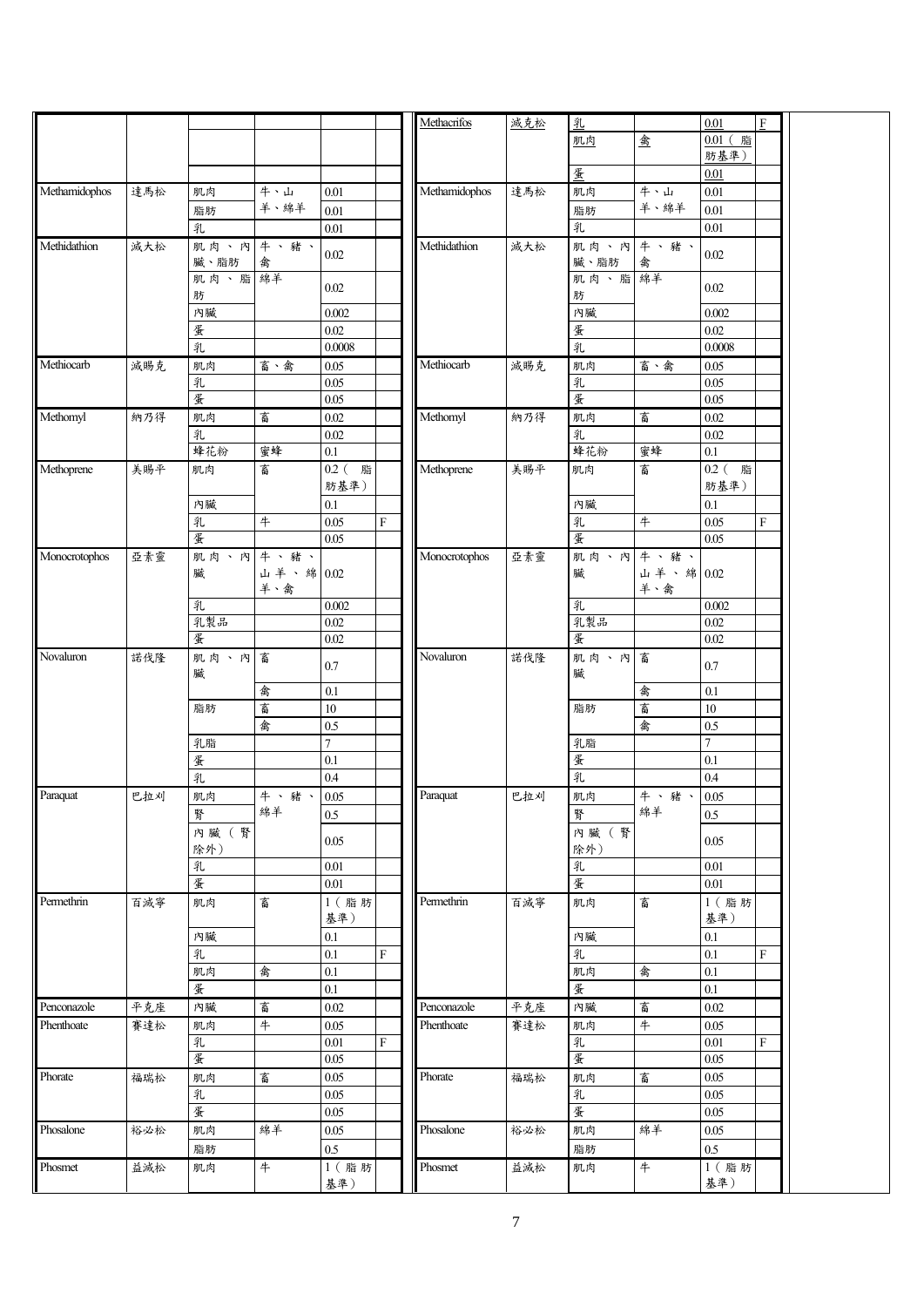|                   |      | 乳         |                | 0.02             | $\overline{F}$            |                   |      | 乳         |          | 0.02             | $\mathbf{F}$              |  |
|-------------------|------|-----------|----------------|------------------|---------------------------|-------------------|------|-----------|----------|------------------|---------------------------|--|
| Phoxim            |      |           |                |                  |                           | Phoxim            |      |           |          |                  |                           |  |
|                   | 巴賽松  | 肌肉        | #              | 0.2 (脂           |                           |                   | 巴賽松  | 肌肉        | #        | $0.2$ (脂         |                           |  |
|                   |      |           |                | 肪基準)             |                           |                   |      |           |          | 肪基準)             |                           |  |
|                   |      | 肌肉        | 綿羊             | $0.5\,$ (<br>脂   |                           |                   |      | 肌肉        | 綿羊       | $0.5$ ( 脂        |                           |  |
|                   |      |           |                | 肪基準)             |                           |                   |      |           |          | 肪基準)             |                           |  |
|                   |      | 乳         |                | 0.05             | $\mathbf F$               |                   |      | 乳         |          | 0.05             | $\boldsymbol{\mathrm{F}}$ |  |
| Pirimicarb        | 比加普  | 肌肉        | 畜              | 0.05             |                           | Pirimicarb        | 比加普  | 肌肉        | 畜        | 0.05             |                           |  |
|                   |      | 乳         |                | 0.05             |                           |                   |      | 乳         |          | 0.05             |                           |  |
|                   |      | 蛋         |                | 0.05             |                           |                   |      | 蛋         |          | 0.05             |                           |  |
| Pirimiphos-methyl | 亞特松  | 肌肉        | 畜              | $0.05\,$         |                           | Pirimiphos-methyl | 亞特松  | 肌肉        | 畜        | $0.05\,$         |                           |  |
|                   |      | 乳         |                | 0.05             | $\boldsymbol{\mathrm{F}}$ |                   |      | 乳         |          | 0.05             | $\boldsymbol{\mathrm{F}}$ |  |
|                   |      |           | 魚乾             | $\,8\,$          |                           |                   |      |           | 魚乾       | $\,8\,$          |                           |  |
|                   |      | 蛋         |                | 0.05             |                           |                   |      | 蛋         |          | 0.05             |                           |  |
|                   |      |           | #              |                  |                           |                   | 撲克拉  |           | #        |                  |                           |  |
| Prochloraz        | 撲克拉  | 肌肉        |                | $0.1\,$          |                           | Prochloraz        |      | 肌肉        |          | $0.1\,$          |                           |  |
|                   |      | 內臟        |                | 5                |                           |                   |      | 內臟        |          | 5                |                           |  |
|                   |      | 脂肪        |                | 0.5              |                           |                   |      | 脂肪        |          | $0.5\,$          |                           |  |
|                   |      | 乳         |                | 0.1              |                           |                   |      | 乳         |          | $\overline{0.1}$ |                           |  |
| Propagate         | 毆蟎多  | 肌肉        | 畜、禽            | $0.1$ (<br>脂     |                           | Propargite        | 毆蟎多  | 肌肉        | 畜、禽      | $0.1$ (<br>脂     |                           |  |
|                   |      |           |                | 肪基準)             |                           |                   |      |           |          | 肪基準)             |                           |  |
|                   |      | 乳         |                | 0.1              | $\mathbf F$               |                   |      | 乳         |          | 0.1              | $\mathbf F$               |  |
|                   |      | 蛋         |                | 0.1              |                           |                   |      | 蛋         |          | $0.1\,$          |                           |  |
| Propiconazole     | 普克利  | 肌肉、內      | 畜              |                  |                           | Propiconazole     | 普克利  | 肌肉、內      | 畜        |                  |                           |  |
|                   |      | 臟         |                | 0.05             |                           |                   |      | 臟         |          | 0.05             |                           |  |
|                   |      | 乳         |                | $0.01\,$         |                           |                   |      | 乳         |          | $0.01\,$         |                           |  |
|                   |      | 肌肉        | 禽              | 0.05             |                           |                   |      | 肌肉        | 禽        | 0.05             |                           |  |
|                   |      | 蛋         |                |                  |                           |                   |      | 蛋         |          |                  |                           |  |
|                   |      |           |                | 0.05             |                           |                   |      |           |          | 0.05             |                           |  |
| Propoxur          | 安丹   | 肌肉        | 畜              | 0.05             |                           | Propoxur          | 安丹   | 肌肉        | 畜        | $0.05\,$         |                           |  |
|                   |      | 乳         |                | 0.05             |                           |                   |      | 乳         |          | 0.05             |                           |  |
| Pyrethrins        | 除蟲菊精 |           | 魚乾             | $\mathfrak{Z}$   |                           | Pyrethrins        | 除蟲菊精 |           | 魚乾       | $\mathfrak{Z}$   |                           |  |
| Pyriproxyfen      | 百利普芬 | 脂肪        | 畜              | $0.01\,$         |                           | Pyriproxyfen      | 百利普芬 | 脂肪        | 畜        | $0.01\,$         |                           |  |
|                   |      | 內臟(肝、     | 禽              |                  |                           |                   |      | 內臟(肝、     | 禽        |                  |                           |  |
|                   |      | 腎除外)      |                | 0.05             |                           |                   |      | 腎除外)      |          | 0.05             |                           |  |
|                   |      | 脂肪        |                | 0.03             |                           |                   |      | 脂肪        |          | 0.03             |                           |  |
| Spinetoram        | 賜諾特  | 肌肉        | 牛、羊            | $0.2\,$          |                           | Spinetoram        | 賜諾特  | 肌肉        | 牛、羊      | $0.2\,$          |                           |  |
|                   |      |           | 豬              | $0.04\,$         |                           |                   |      |           | 豬        | 0.04             |                           |  |
|                   |      | 肝         | 牛、羊            | 0.85             |                           |                   |      | 肝         | 牛、羊      | 0.85             |                           |  |
|                   |      | 內 臟(肝除    | 牛、羊            |                  |                           |                   |      | 內 臟(肝除    | 牛、羊      |                  |                           |  |
|                   |      | 外)        |                | 0.6              |                           |                   |      | 外)        |          | 0.6              |                           |  |
|                   |      | 內臟        | 豬              | $0.04\,$         |                           |                   |      | 內臟        | 豬        | 0.04             |                           |  |
|                   |      |           | 牛、羊            |                  |                           |                   |      |           | 牛、羊      |                  |                           |  |
|                   |      | 脂肪        |                | 5.5              |                           |                   |      | 脂肪        |          | 5.5              |                           |  |
|                   |      |           | 豬              | 0.4              |                           |                   |      |           | 豬        | 0.4              |                           |  |
|                   |      | 乳脂        |                | 7.5              |                           |                   |      | 乳脂        |          | 7.5              |                           |  |
|                   |      | 乳         |                | 0.3              |                           |                   |      | 乳         |          | 0.3              |                           |  |
| Spinosad          | 賜諾殺  | 肌肉、肝      | 牛              | $\boldsymbol{2}$ |                           | Spinosad          | 賜諾殺  | 肌肉、肝      | 牛        | $\sqrt{2}$       |                           |  |
|                   |      | 脂肪        |                | 3                |                           |                   |      | 脂肪        |          | 3                |                           |  |
|                   |      | 腎、乳       |                |                  |                           |                   |      | 腎、乳       |          |                  |                           |  |
|                   |      | 乳脂        |                | 5                |                           |                   |      | 乳脂        |          | 5                |                           |  |
|                   |      |           | 豬、其他           | -1               |                           |                   |      |           | 豬、其他     |                  |                           |  |
|                   |      | 肌肉        |                |                  |                           |                   |      | 肌肉        | 哺乳動物 2   | -1               |                           |  |
|                   |      | 脂肪        | 哺乳動物 2<br>(海洋性 |                  |                           |                   |      | 脂肪        | (海洋性     |                  |                           |  |
|                   |      | 其他可食      | 哺乳動物 0.5       |                  |                           |                   |      | 其他可食      | 哺乳動物 0.5 |                  |                           |  |
|                   |      | 部位        | 除外)            |                  |                           |                   |      | 部位        | 除外)      |                  |                           |  |
|                   |      |           |                |                  |                           |                   |      | 肌肉        | 禽        | 0.02             |                           |  |
|                   |      |           |                |                  |                           |                   |      |           |          |                  |                           |  |
|                   |      | 肌肉        | 禽              | 0.02             |                           |                   |      |           |          |                  |                           |  |
|                   |      | 脂肪        |                | $0.4\,$          |                           |                   |      | 脂肪        |          | $0.4\,$          |                           |  |
|                   |      | 其他可食      |                |                  |                           |                   |      | 其他可食      |          |                  |                           |  |
|                   |      | 部位        |                | 0.05             |                           |                   |      | 部位        |          | 0.05             |                           |  |
|                   |      | 蛋         |                | 0.05             |                           |                   |      | 蛋         |          | 0.05             |                           |  |
| Tebuconazole      |      |           | 蜜蜂             | $0.05\,$         |                           | Tebuconazole      |      |           | 蜜蜂       | 0.05             |                           |  |
|                   | 得克利  | 蜂花粉       |                |                  |                           |                   | 得克利  | 蜂花粉       |          |                  |                           |  |
|                   |      | 內臟(腎除     | 畜              | $0.2\,$          |                           |                   |      | 內 臟(腎除    | 畜        | 0.2              |                           |  |
|                   |      | 外)<br>肌肉、 |                | 0.05             |                           |                   |      | 外)<br>肌肉、 |          | 0.05             |                           |  |